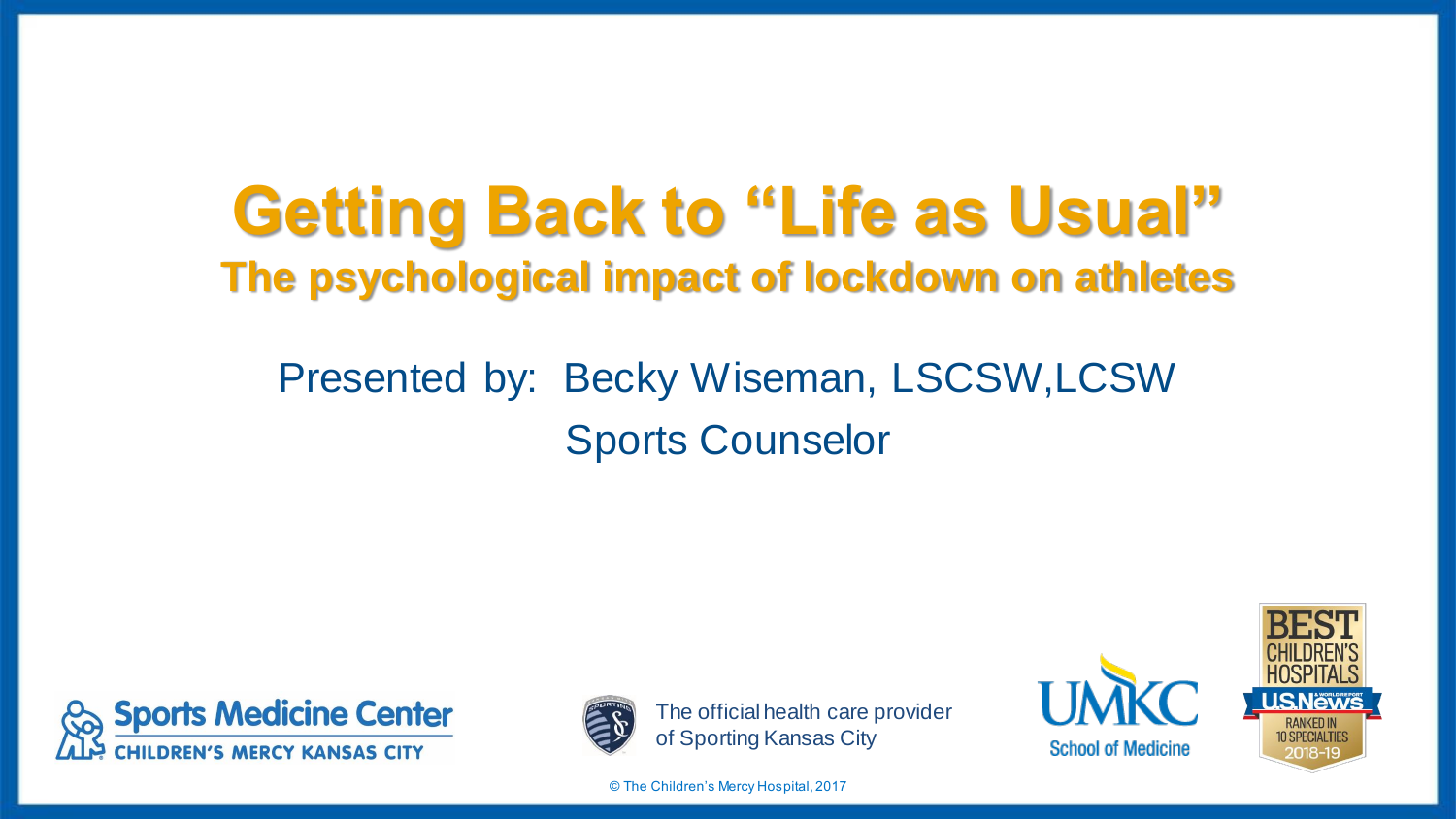#### Introduction:

•Becky Wiseman, I am a Licensed Specialist Clinical Social Worker

- I have 24 years of experience working with adolescents and families
- •For the last four years, I have been dedicated to Children's Mercy Sports Medicine Center providing mental health support to student athletes and families
- Soccer mom/soccer wife



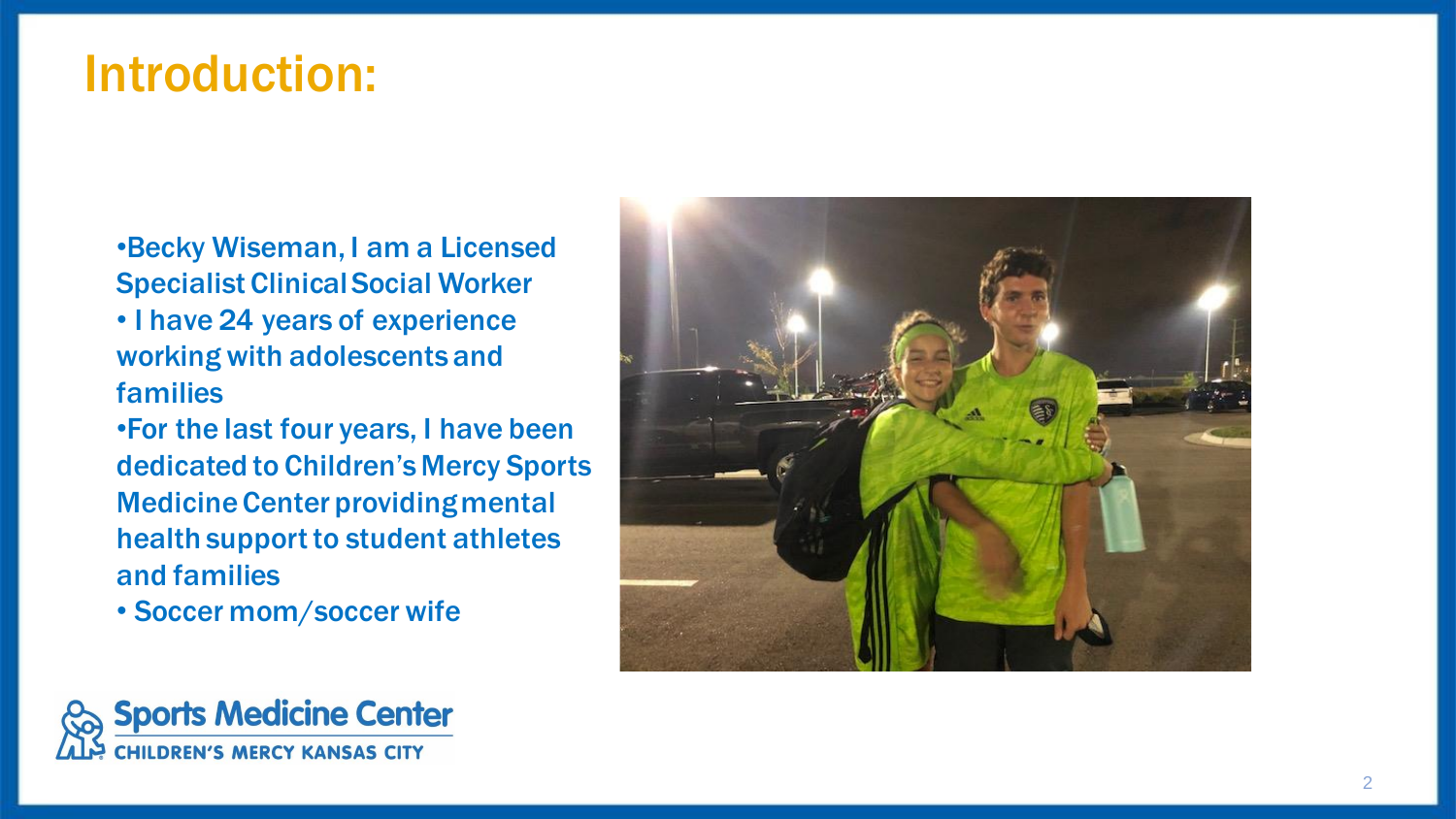#### **Objectives**

- Explore the impact that the lockdown had on athletes' well-being
- Discuss how athletic identity is developed
- Explore how an athlete's identity is affected by unexpected events
- Examine themes that were seen in the Sports Medicine mental health services.
- Discuss supporting a "new normal"

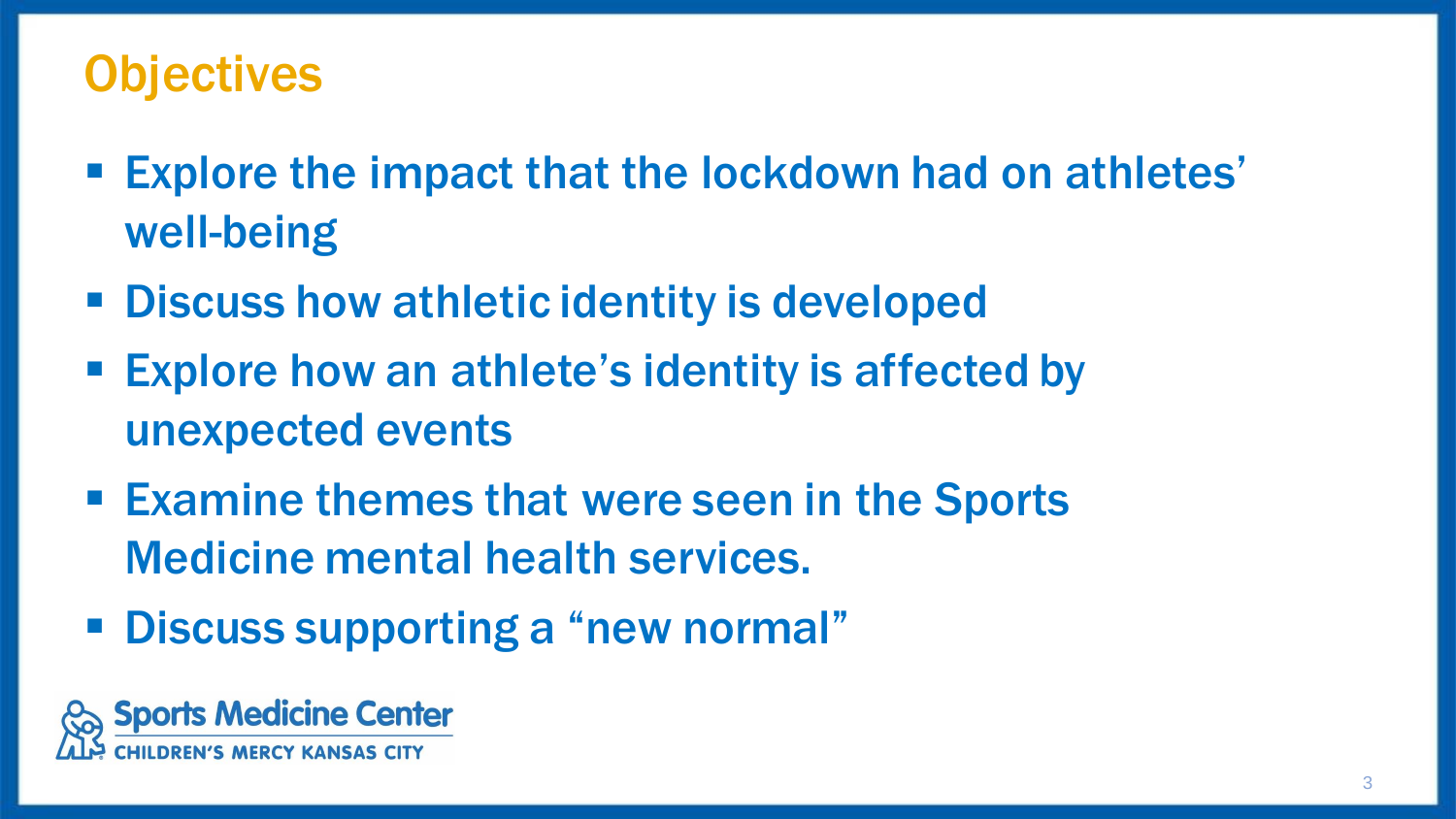### "The COVID Experience"

■ "A significant feature of the 'the COVID experience' has been the abrupt and repeated halting of competitive sport due to national lockdowns or outbreak of the virus in sport teams and/or their respective institutions. The start-stop nature that has existed over the course of the pandemic has presented a multitude of stressors."

> Knowles, C., Shannon, S., Prentice, G., & Breslin, G. (2021). Comparing mental health of athletes and non-athletes as they emerge from a COVID-19 pandemic lockdown. *Frontiers in Sports and Active Living*, *3*. https://doi.org/10.3389/fspor.2021.612532

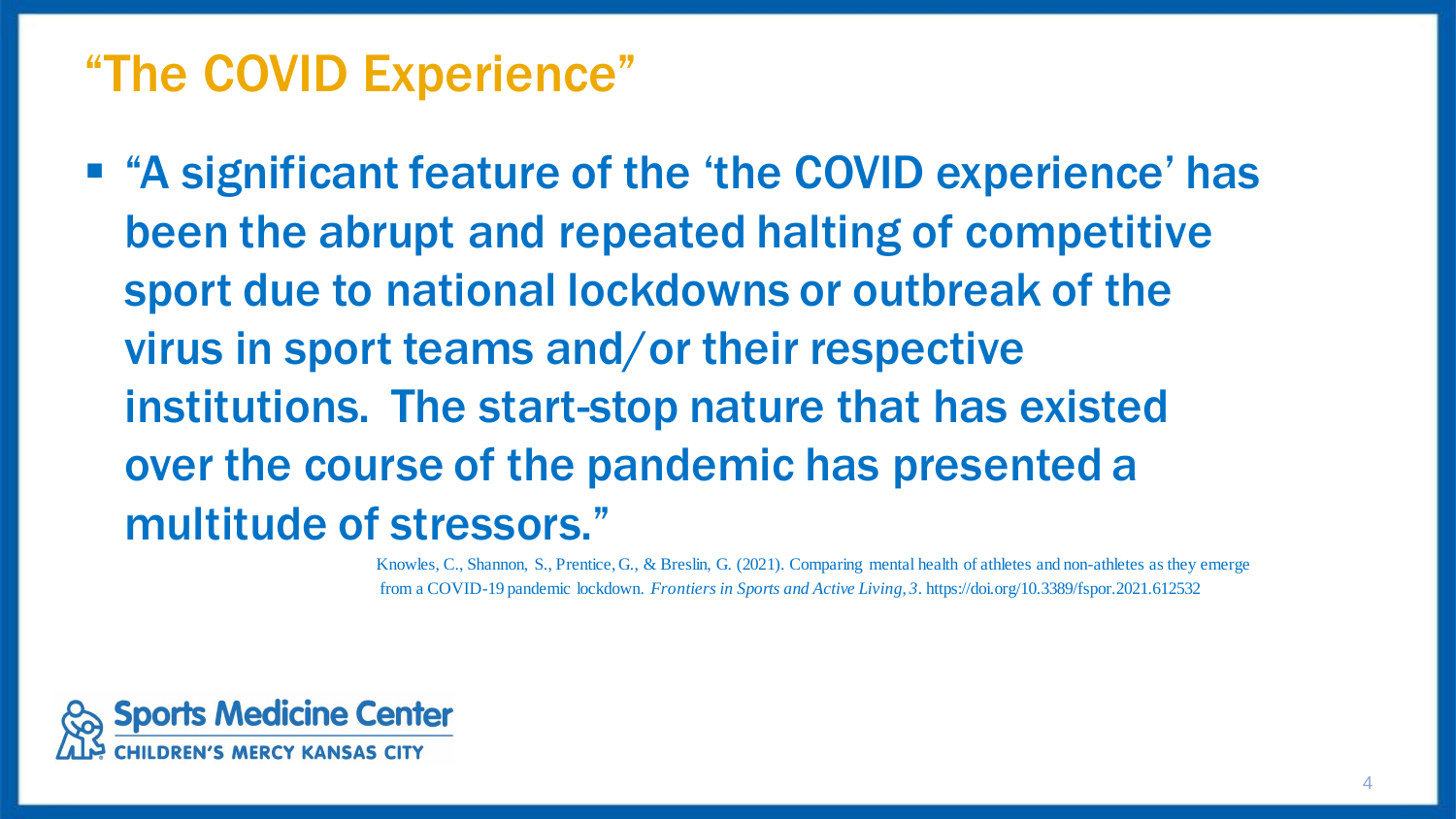#### Student-Athlete Mental Health

- NCAA Student-Athlete COVID-19 Well-Being Survey (Spring, 2020)
	- Elevated rates of mental exhaustion, social isolation, anxiety, hopelessness, and feelings of being depressed
	- Higher levels of mental health distress among demographic subgroups (women, student-athletes of color, LGBTQ, athletes living alone, athletes reporting economic hardships)
	- Many student-athletes experienced academic worries and concerns about their next steps

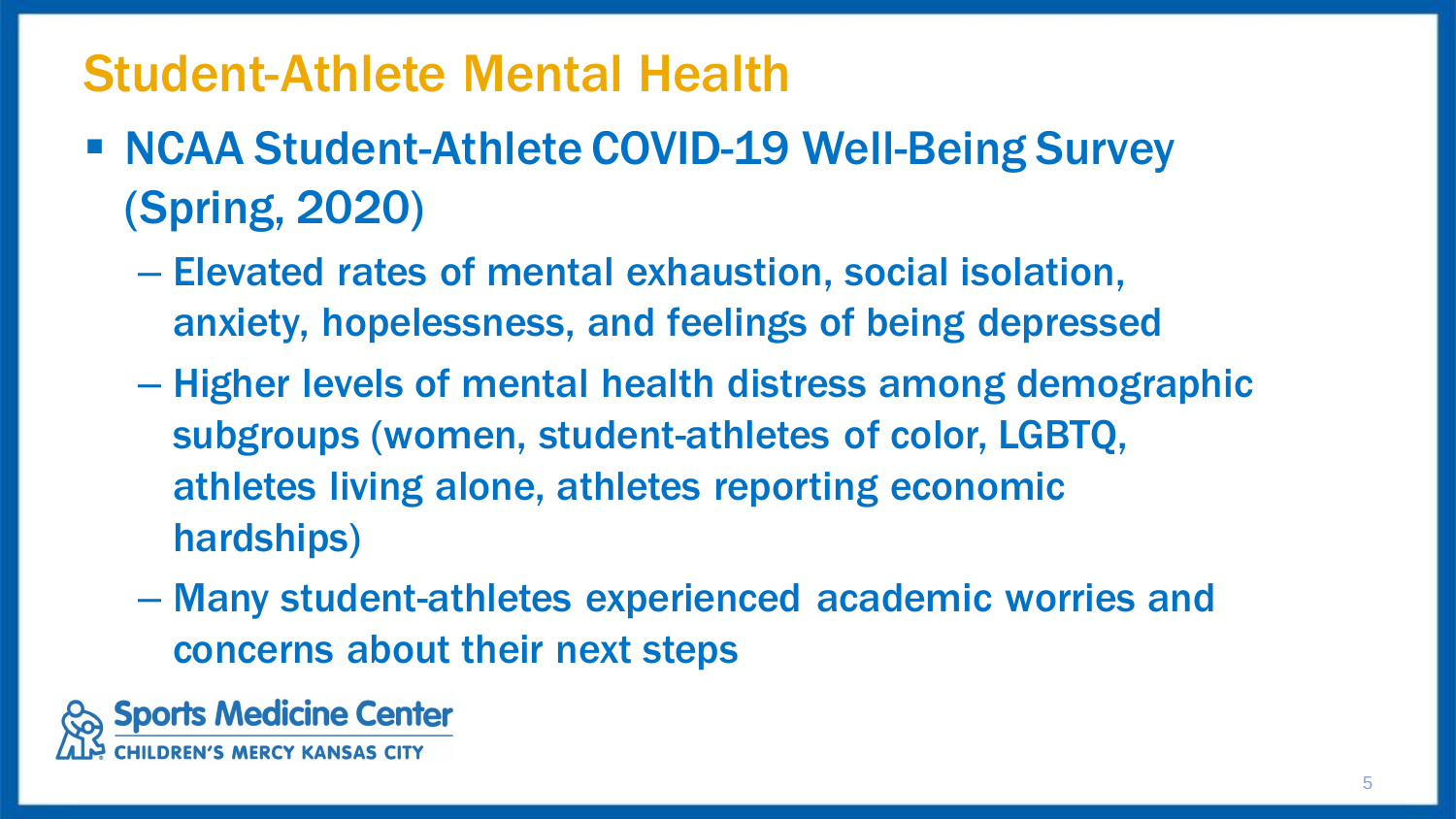### Australian Sleep Study during COVID-19

- **Frequency and duration of training decreased during COVID**
- Decrease in outdoor light exposure
- Increase in screen time
- Increase of individuals being "night owls"
- **EXPEDENT Increase in irregular sleep patterns**
- **E** Increase in sleep duration
- All behaviors associated with high levels of depression

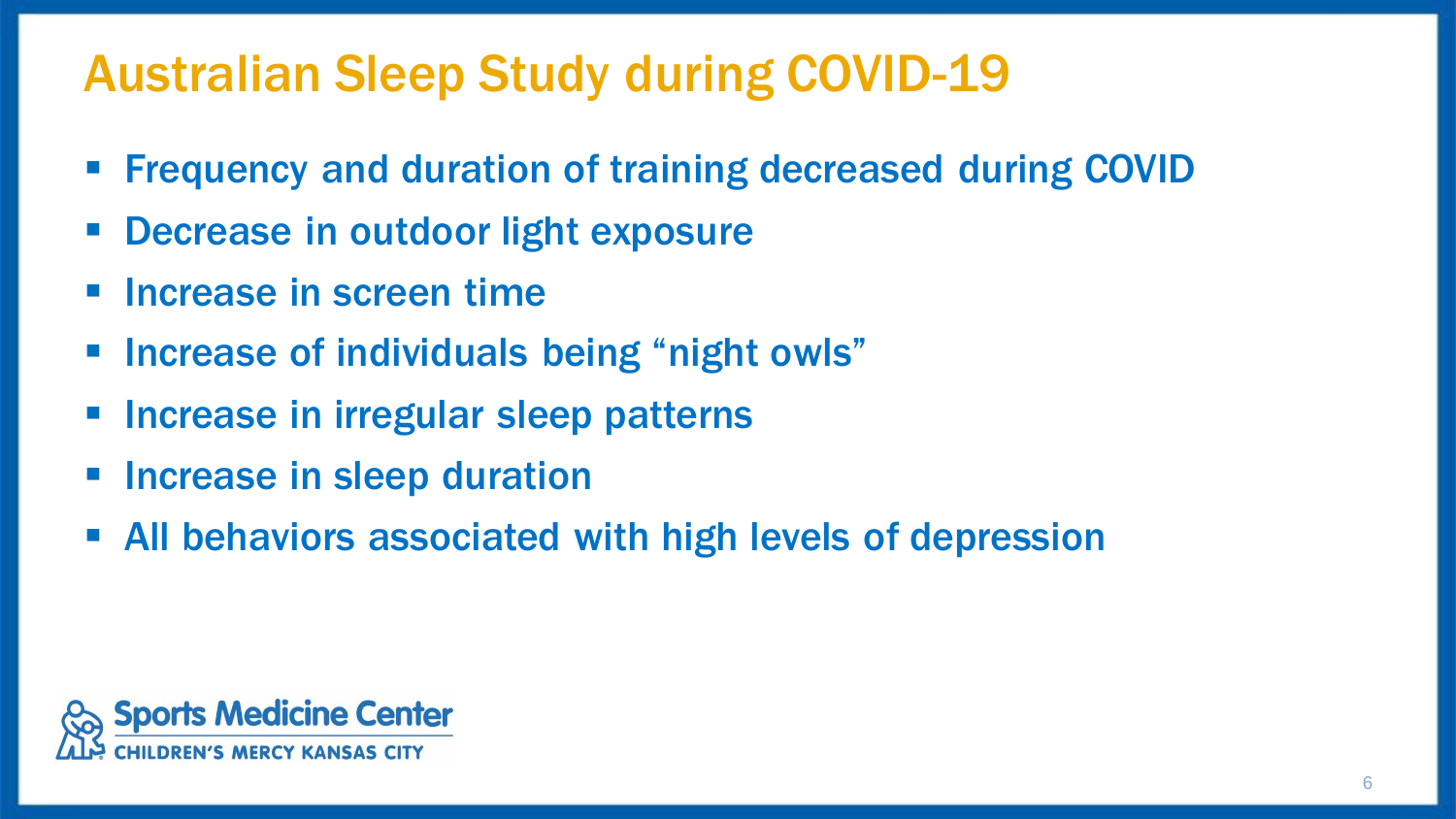- **E** A study in Australia conducted a survey which included a combination of validated scales and additional expert -designed questions.
- A total of 565 athletes participated in the survey with a median age of 24 years.



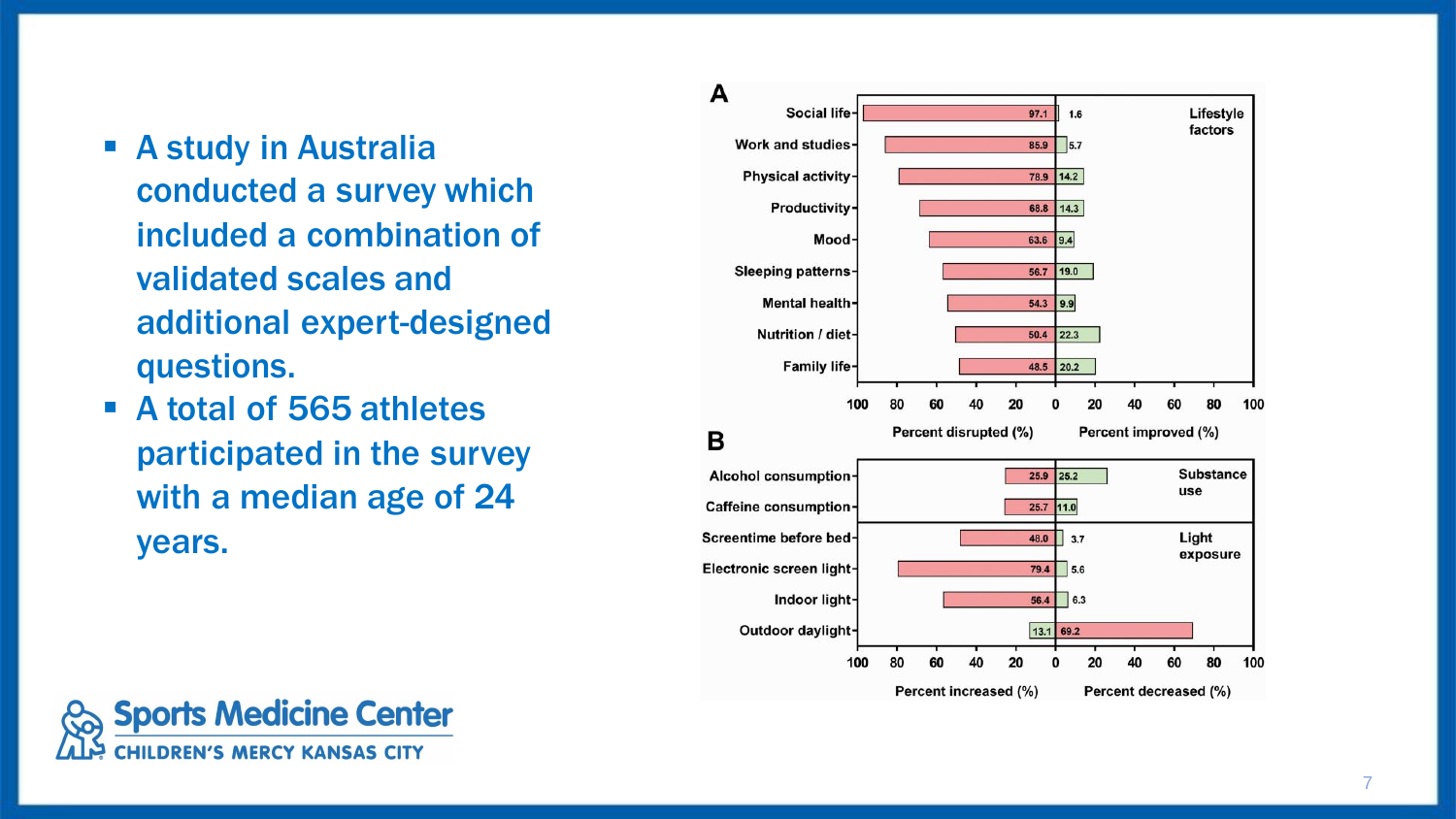#### Impact of Lockdown

- Nigerian study with 64 athletes from 9 different sports represented
- Study showed that athletes from individual sports experienced more psychological distress than athletes involved in team sports
- Study showed that the age of athletes and number of years spent participating in sports did not predict psychological distress, however athletic identity and category of sports participation were able to predict psychological distress to some degree

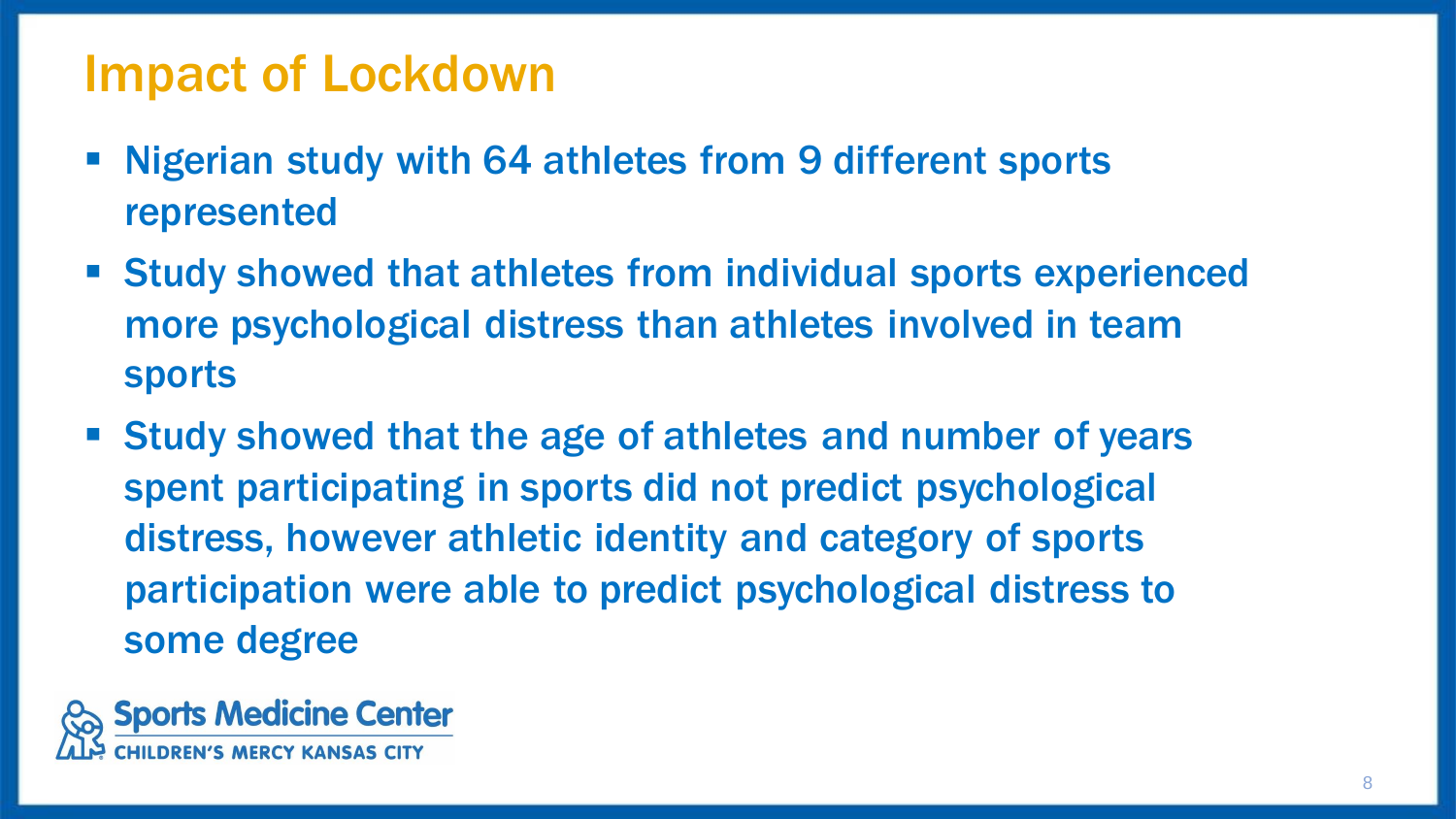### Athletic Identity

Athletic identity has been defined as the degree of strength and exclusivity to which a person identifies with the athletic role



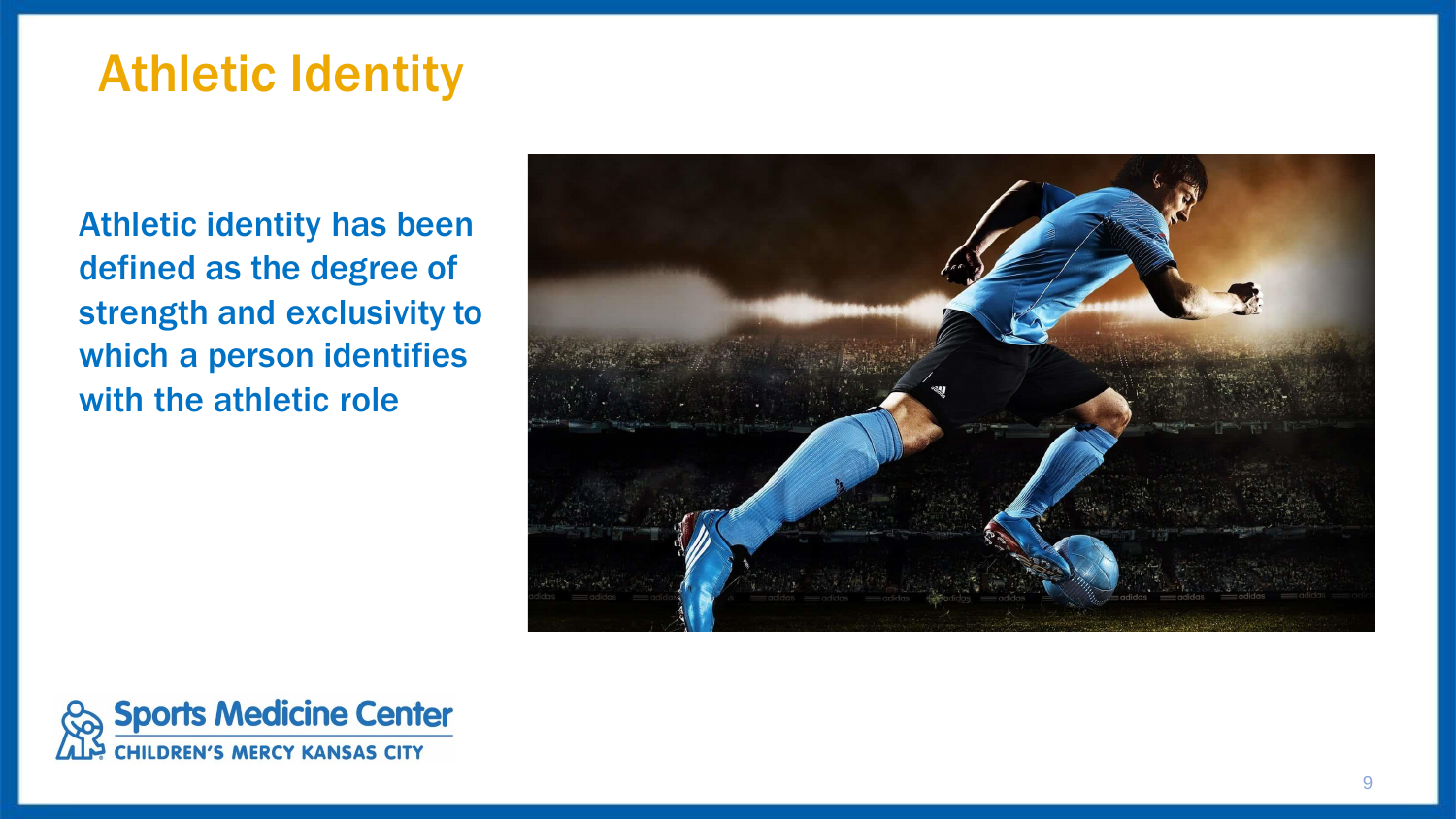#### Athletic Identity

■ Early in life, those with high athletic identity begin to base their self-worth on athletic performance and tend to support their self-esteem through their strong athletic identity, which further develops if an athlete reaches elite levels (e.g., intercollegiate, Olympic, and professional).

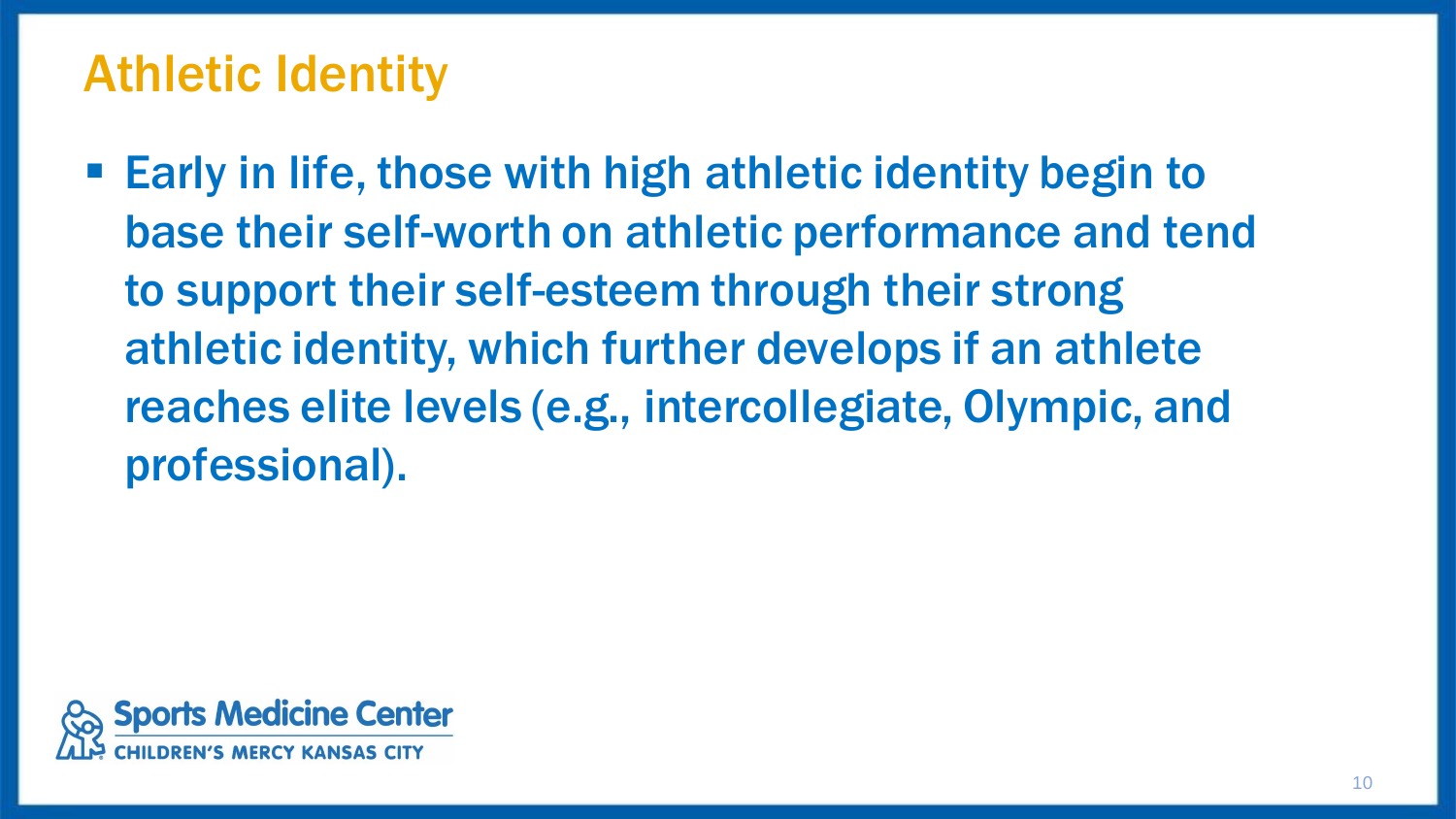#### Athletic Identity

**• Thus, athletes, as well as important people in their** lives often focus on only one aspect of their personality and neglect the salience of other identities (e.g., family, friendship, religious, academic, romantic). This overemphasis on sport involvement may cause a lack of participation in other activities such as, but not limited to, school and social interactions

> Brewer, B. W., Van Raalte, J. L., & Linder, D. E. (1993). Athletic identity measurement scale. *PsycTESTS Dataset*. https://doi.org/10.1037/t15488-000

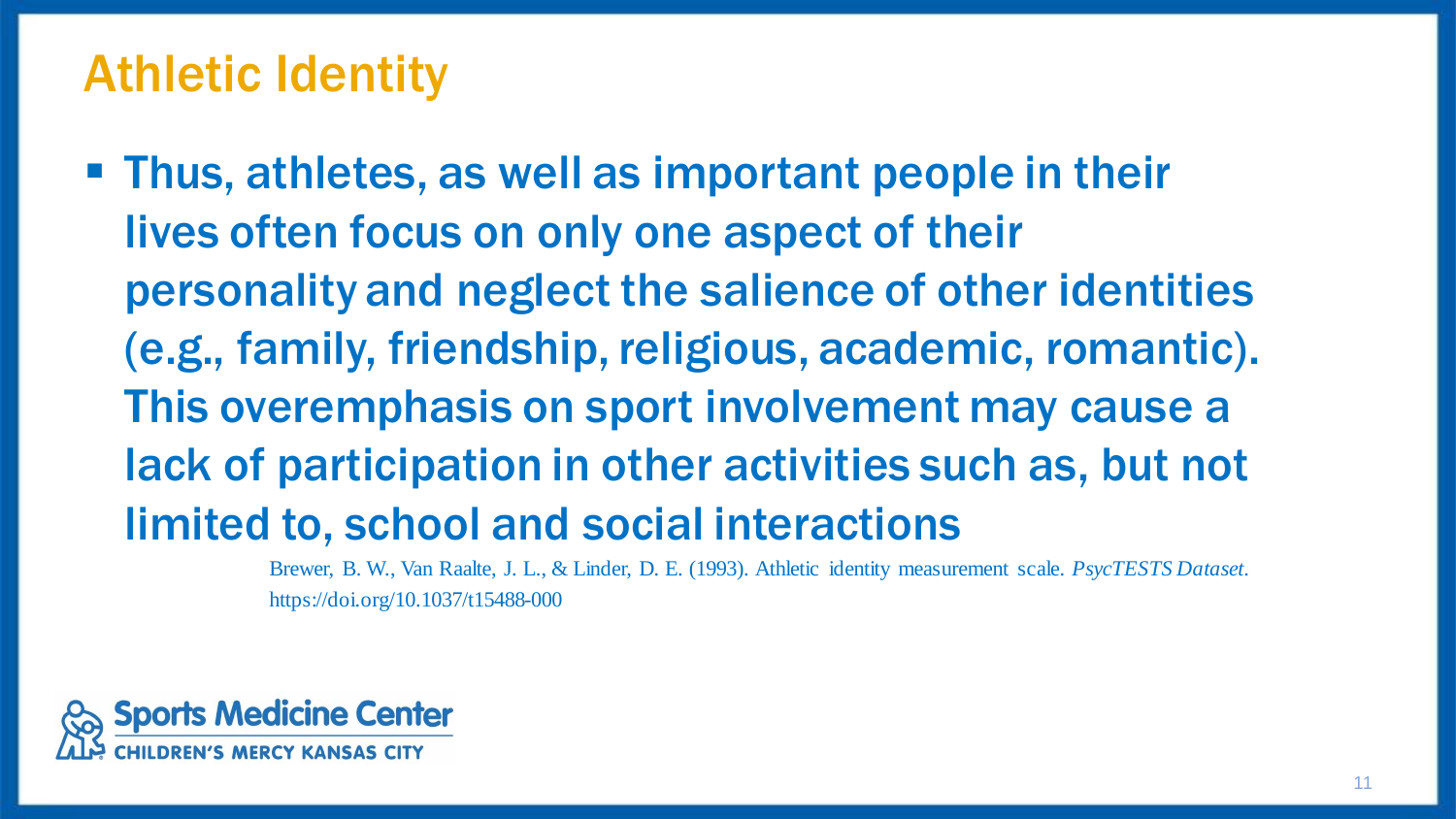### Erikson's Identity Development Theory

■ As individuals are exposed to new life demands, and earlier identity commitments no longer fit their current life situation, they may fall into a period of disequilibrium caused by an identity crisis. Identity development from an Eriksonian perspective evolves from the absence of a clear, stable, and coherent understanding of who we are and what we seek to pursue in life (i.e. identity confusion).

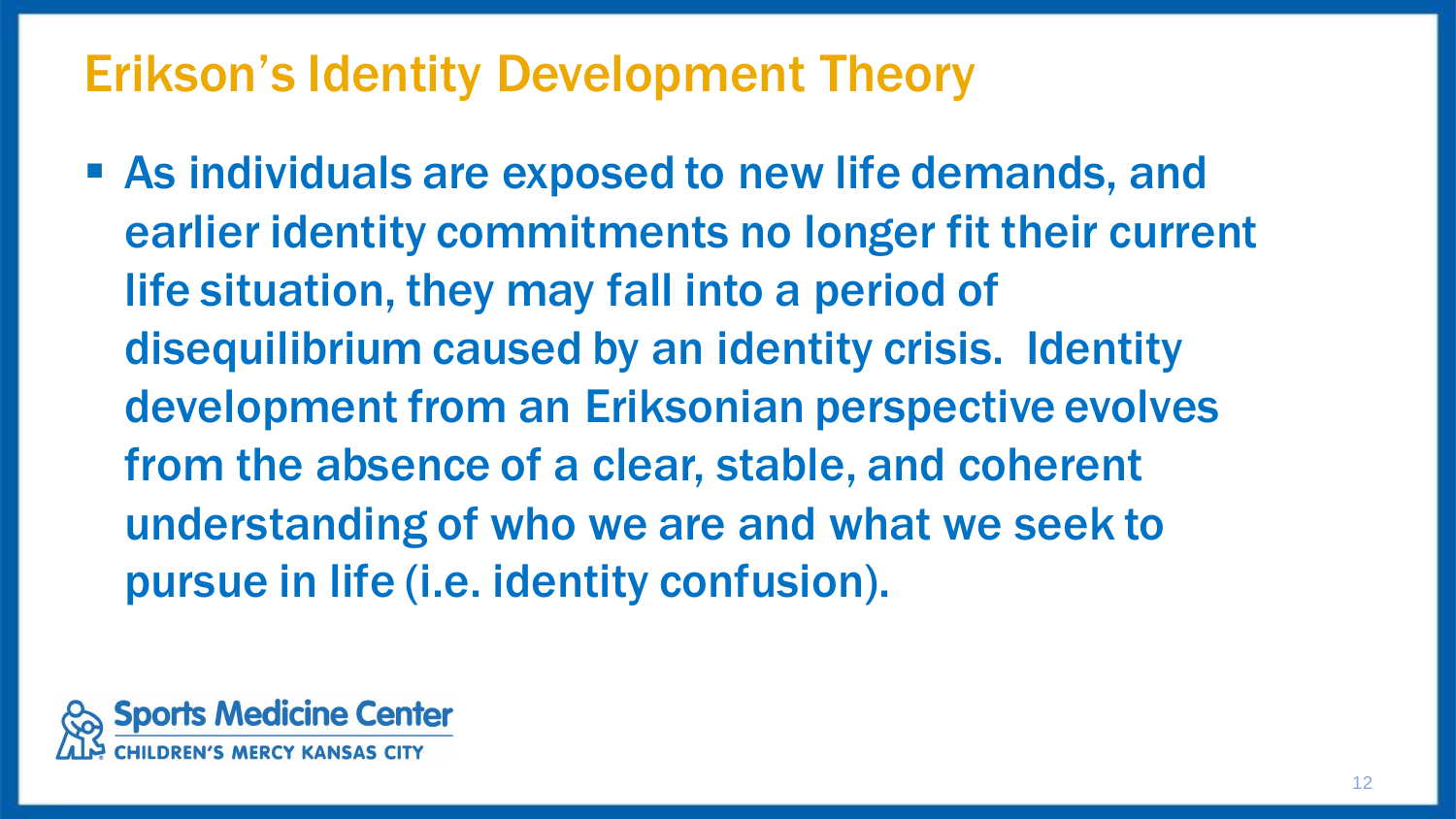### Erikson's Identity Development Theory

With a fragmented sense of self, individuals enduring identity confusion lack directions to make important decisions in their lives; they feel disorientated and uncertain about deciding what goals to pursue in life as well as what is worth valuing and what to believe (Erikson, 1968).



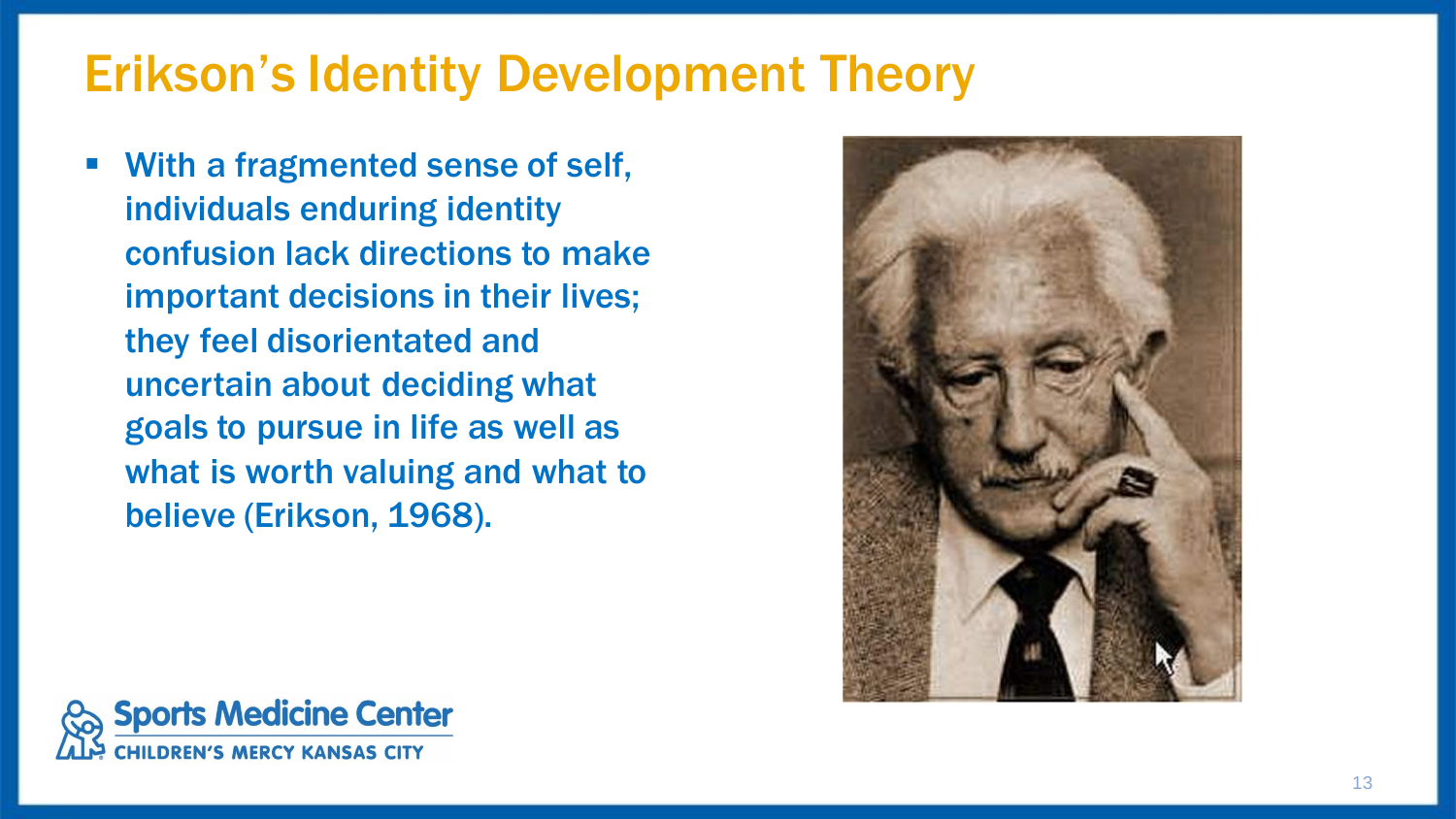### 3 Factor Model of Understanding Athletic Identity

- Social Identity: Considers the extent to which an individual identifies themselves as an athlete
- Exclusivity: Considers the degree to which the individual's self-worth depends on their athletic identity in comparison to other roles they fulfil
- Negative Affectivity: Assess the negative emotions that occur due to non-participation

Brewer st al., 1993

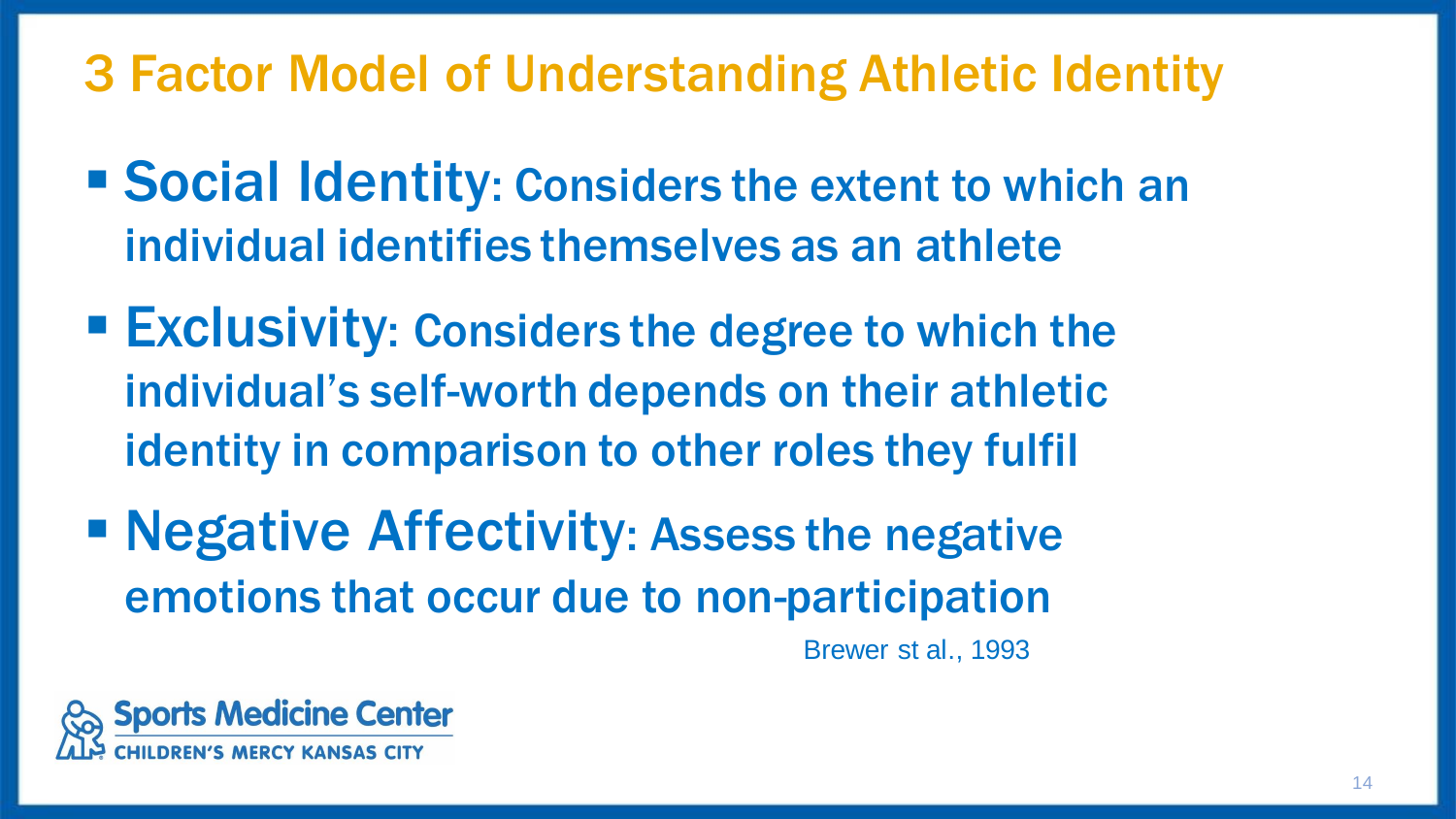#### Mental Health of Athletes verses Non-Athletes

- 2020 study comparing mental health of athletes and nonathletes as they emerge from a pandemic lockdown
- 753 participants over the age of 18
- 199 male athletes, 161 female athletes
- 148 male non-athletes, 236 female non-athletes
- **Following scales were utilized: Anxiety and Depression, The** Brief Resilience, The Short Loneliness, and The Athletic Identity Measurement

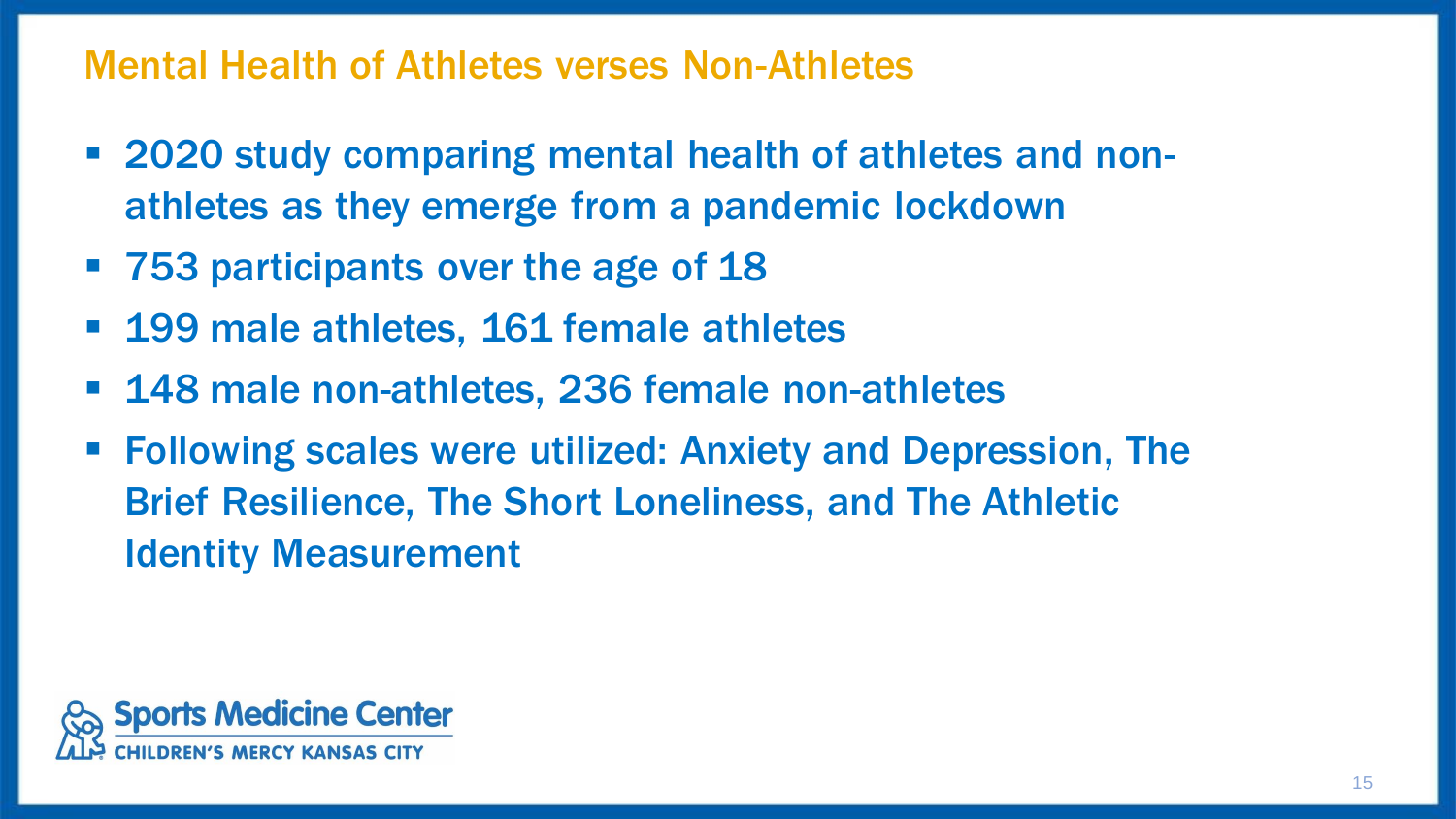Hypothesis 1: Resilience will be positively correlated with mental health

- Resiliency was moderately positively correlated with mental health factors
- The relationship was observed in both athletes and non-athletes

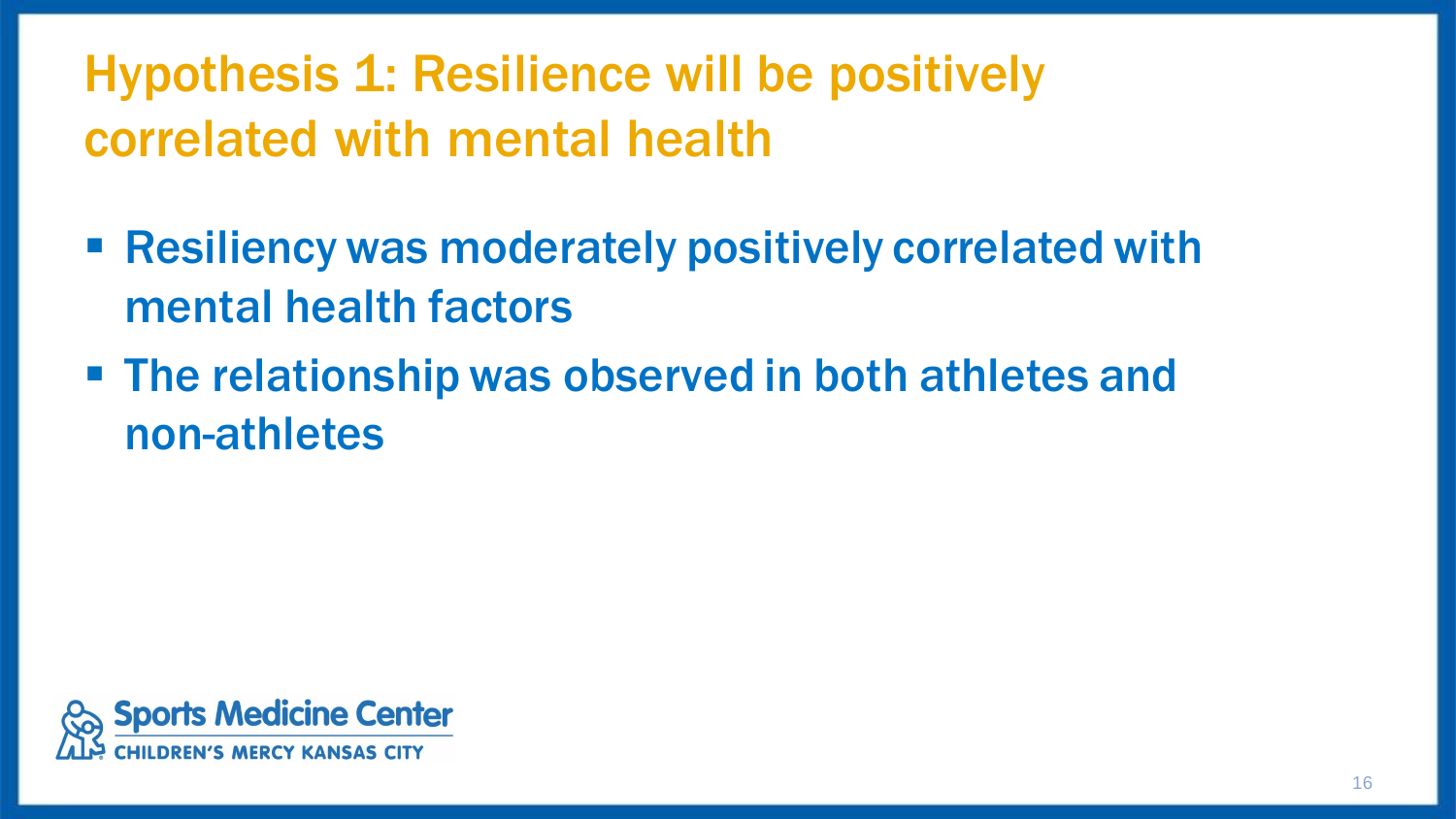# Hypothesis 2: Athletic Identity will Be Negatively Correlated with Mental Health

**EXECUTE 1** | Descriptive statistics for the severity of anxiety and depressive symptoms, and the rate of flourishing, languishing, and extreme loneliness in athletes and non-athletes.

|   | <b>Mental health</b>        |                             | <b>Athlete</b> |      | Non-athlete  |      |
|---|-----------------------------|-----------------------------|----------------|------|--------------|------|
| × |                             |                             | n              | %    | $\mathsf{n}$ | %    |
|   | Anxiety                     | Normal range                | 153            | 47.2 | 187          | 55.2 |
|   |                             | <b>Mild</b>                 | 83             | 25.6 | 65           | 19.2 |
|   |                             | Moderate/Severe             | 88             | 27.2 | 87           | 25.7 |
|   | <b>Depression</b>           | Normal range                | 242            | 74.7 | 247          | 72.9 |
|   |                             | <b>Mild</b>                 | 59             | 18.2 | 61           | 18   |
|   |                             | Moderate/Severe             | 23             | 7.1  | 31           | 9.1  |
|   | <b>Overall loneliness</b>   | No evidence of loneliness   | 9              | 2.8  | 16           | 4.9  |
|   |                             | <b>Extremely lonely</b>     | 29             | 9.1  | 38           | 11.6 |
|   | <b>Emotional loneliness</b> | No evidence of loneliness   | 24             | 7.6  | 27           | 8.2  |
|   |                             | <b>Extremely lonely</b>     | 79             | 24.9 | 82           | 24.9 |
|   | <b>Social loneliness</b>    | No evidence of loneliness   | 135            | 42.6 | 141          | 42.9 |
|   |                             | <b>Extremely lonely</b>     | 55             | 17.4 | 55           | 16.7 |
|   | <b>Wellbeing</b>            | <b>Flourishing</b>          | 32             | 9.7  | 45           | 12.9 |
|   |                             | Moderately mentally healthy | 290            | 87.9 | 290          | 83.1 |
|   |                             | <b>Languishing</b>          | 8              | 2.4  | 14           | 4    |

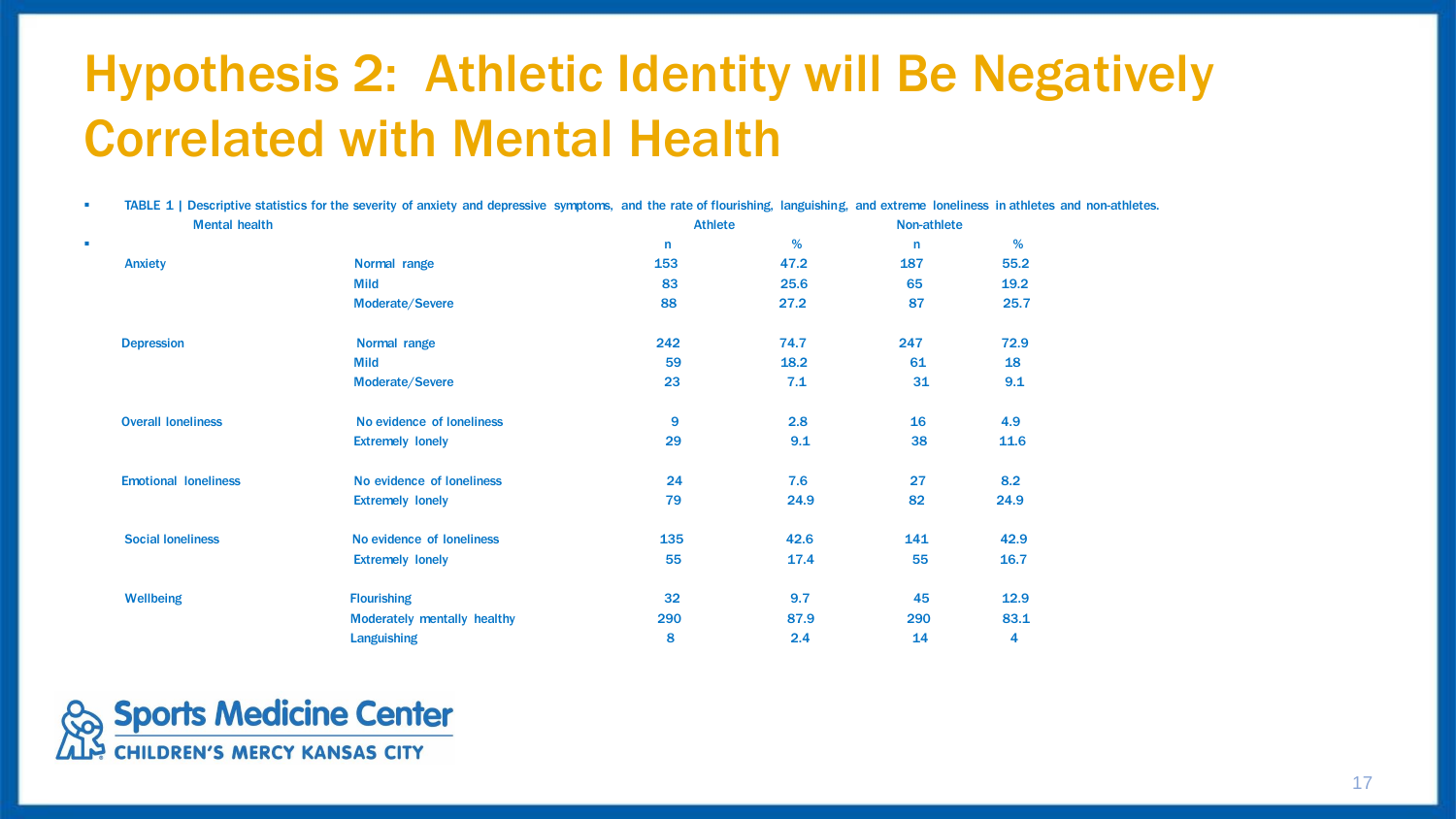# Hypothesis 3: Resilience will be higher in Athletes than Non-Athletes

■ There was no significant difference between athletes and non-athlete concerning resilience

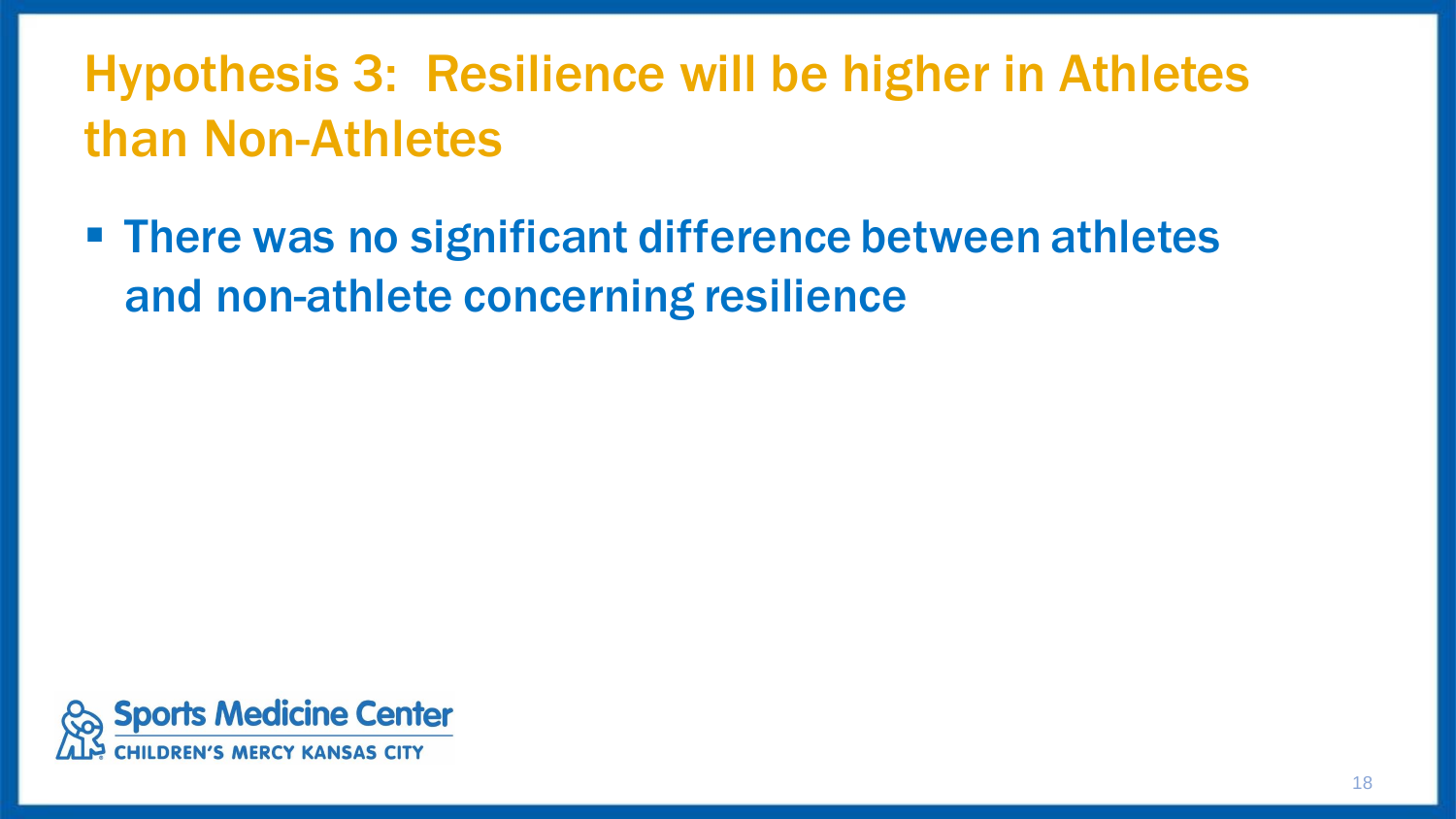### **Discussion**

- Athletes showed no significant difference in resiliency during transitionary times away from sport
- Athletes' resiliency could be seen as circumstantial and may fluctuate depending on their involvement in sport
- Could explain high level of depression, anxiety, and substance abuse during times of injury and retirement
- **EXTER 15 FIGURE 15 IS 12 FIGURE 11 FIGURE 11 FIGURE 11 FIGURE 11 FIGURE 11 FIGURE 11 FIGURE 11 FIGURE 11 FIGURE 11 FIGURE 11 FIGURE 11 FIGURE 11 FIGURE 11 FIGURE 11 FIGURE 11 FIGURE 11 FIGURE 11 FIGURE 11 FIGURE 11 FIGURE** "mental toughness"

▪ Knowles, C., Shannon, S., Prentice, G., & Breslin, G. (2021). Comparing mental health of athletes and non-athletes as they emerge from a COVID-19 pandemic lockdown. *Frontiers in Sports and Active Living*, *3*. https://doi.org/10.3389/fspor.2021.612532

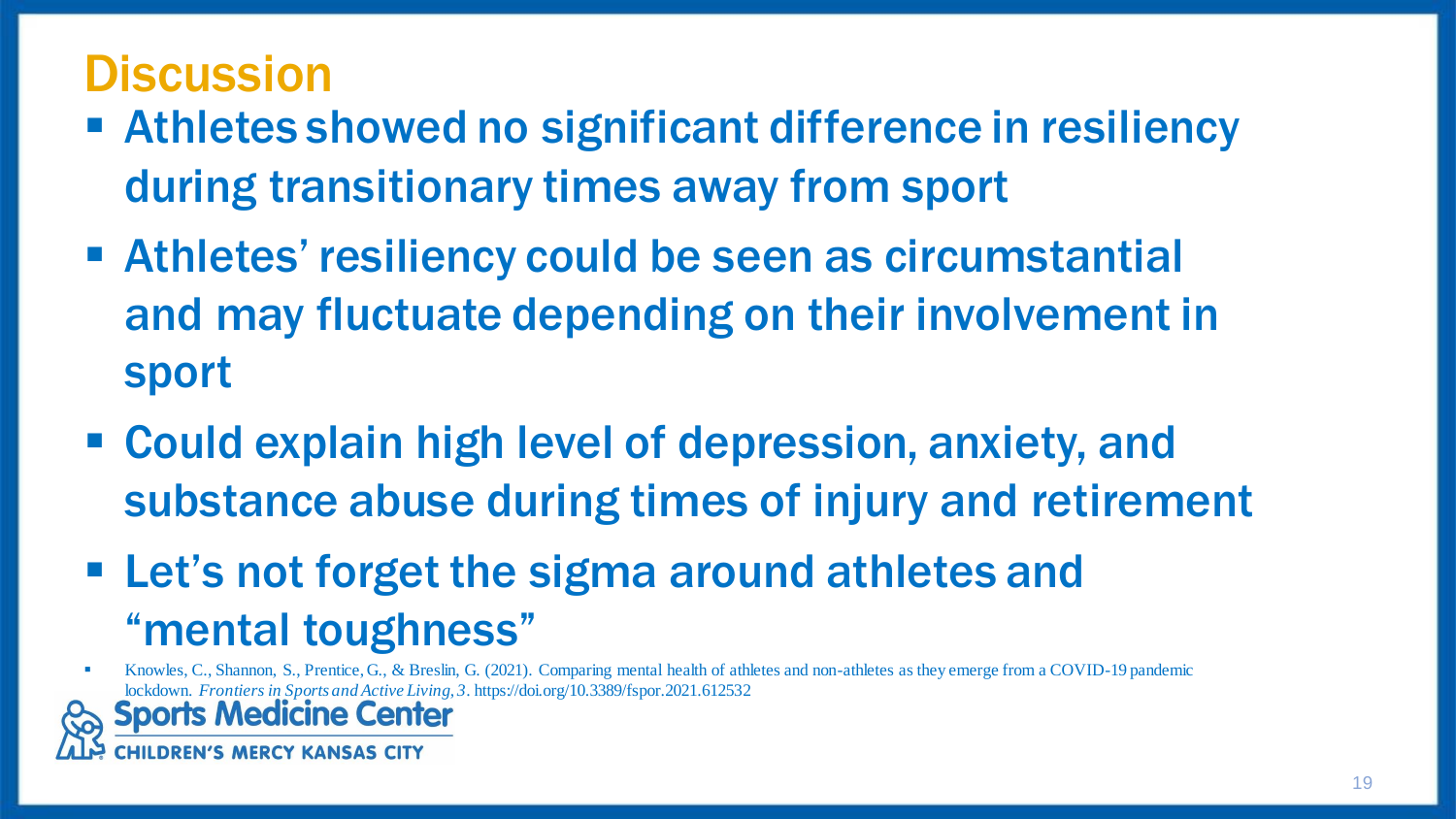## Themes Seen in Sports Medicine during COVID

- Higher levels of fear
	- Will we have a season?
	- Will we have a game this week?
	- Will we have enough players?
	- Will we be able to train or travel with the team?
	- Will this continue another year?
	- Will this effect my ability to play in college?
	- Is it safe to reenter sports?

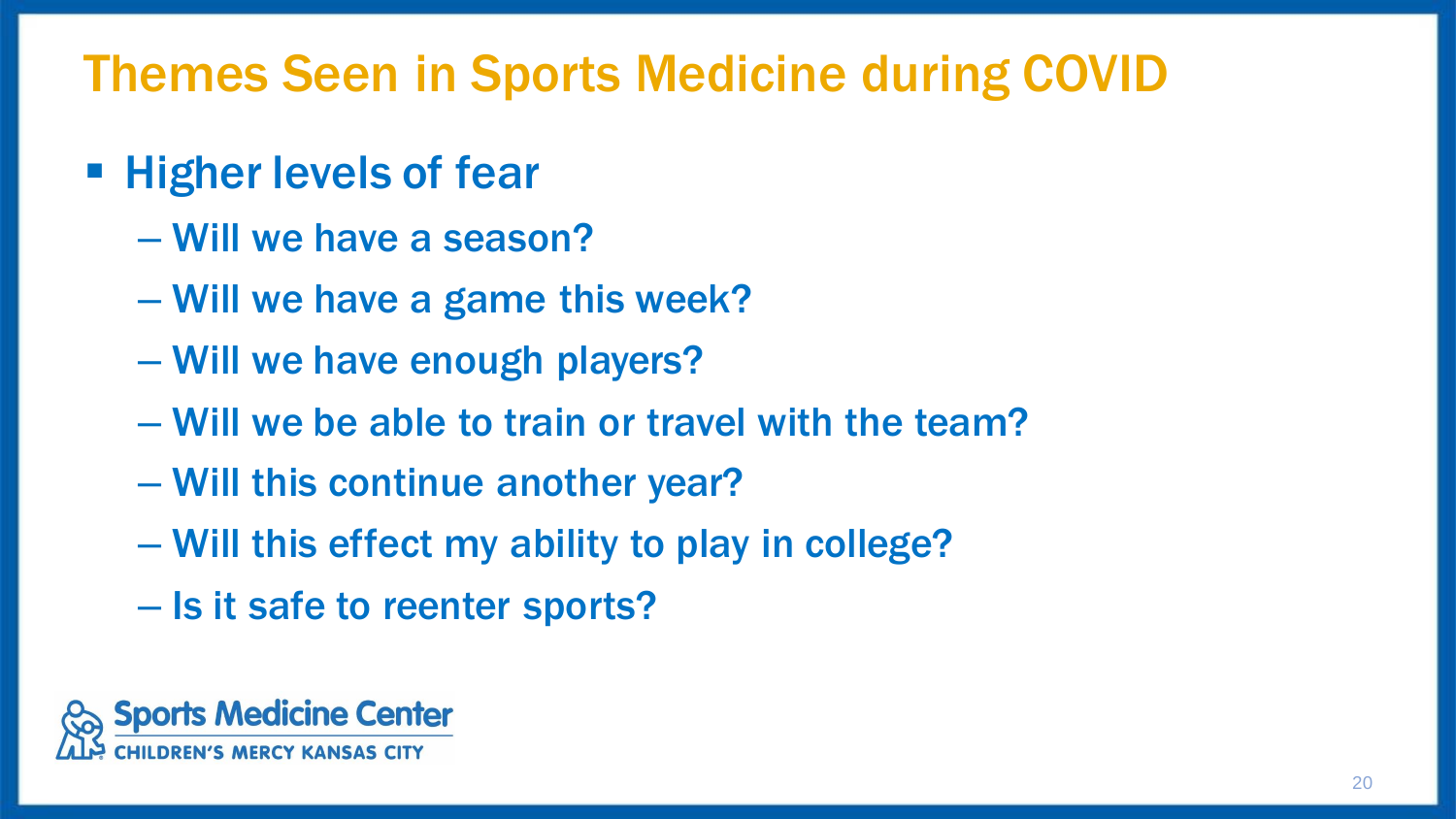# Themes Seen in Sports Medicine during COVID

#### **EXTENDER IN EXAMPLE THE Higher levels of depressed mood**

- Feeling lazy
- Procrastination
- Lack of daily structure
- Hopelessness
- Increase in exhaustion
- Isolation

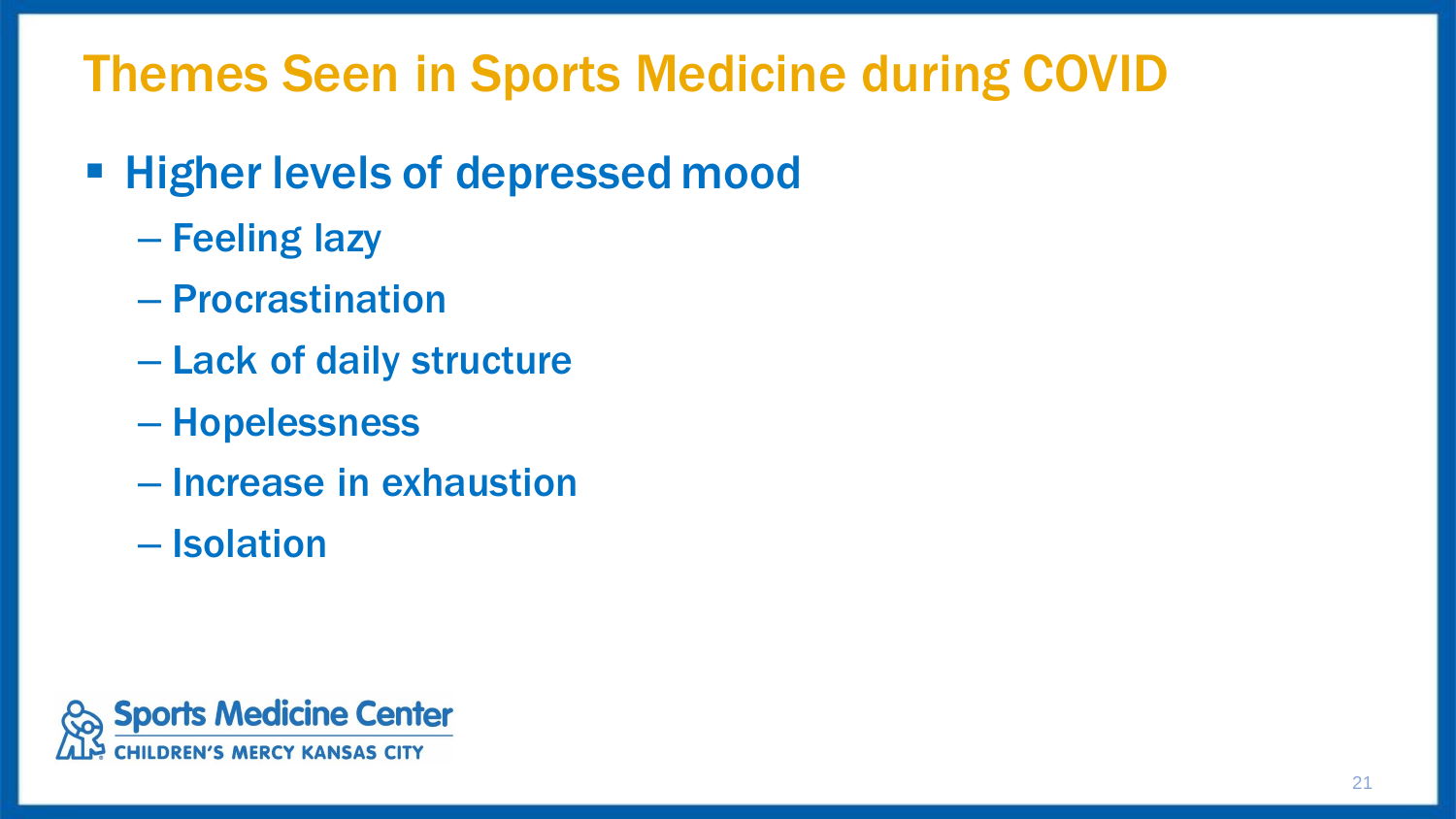## Themes Seen in Sports Medicine during COVID

- Higher levels of disordered eating
	- Cutting calories as a response to decreased training
	- Increased snacking; at home 24/7, bored
	- On-going fear about gaining weight
	- Increased amount of time to think about and worry about body image
	- Increase of social media influences

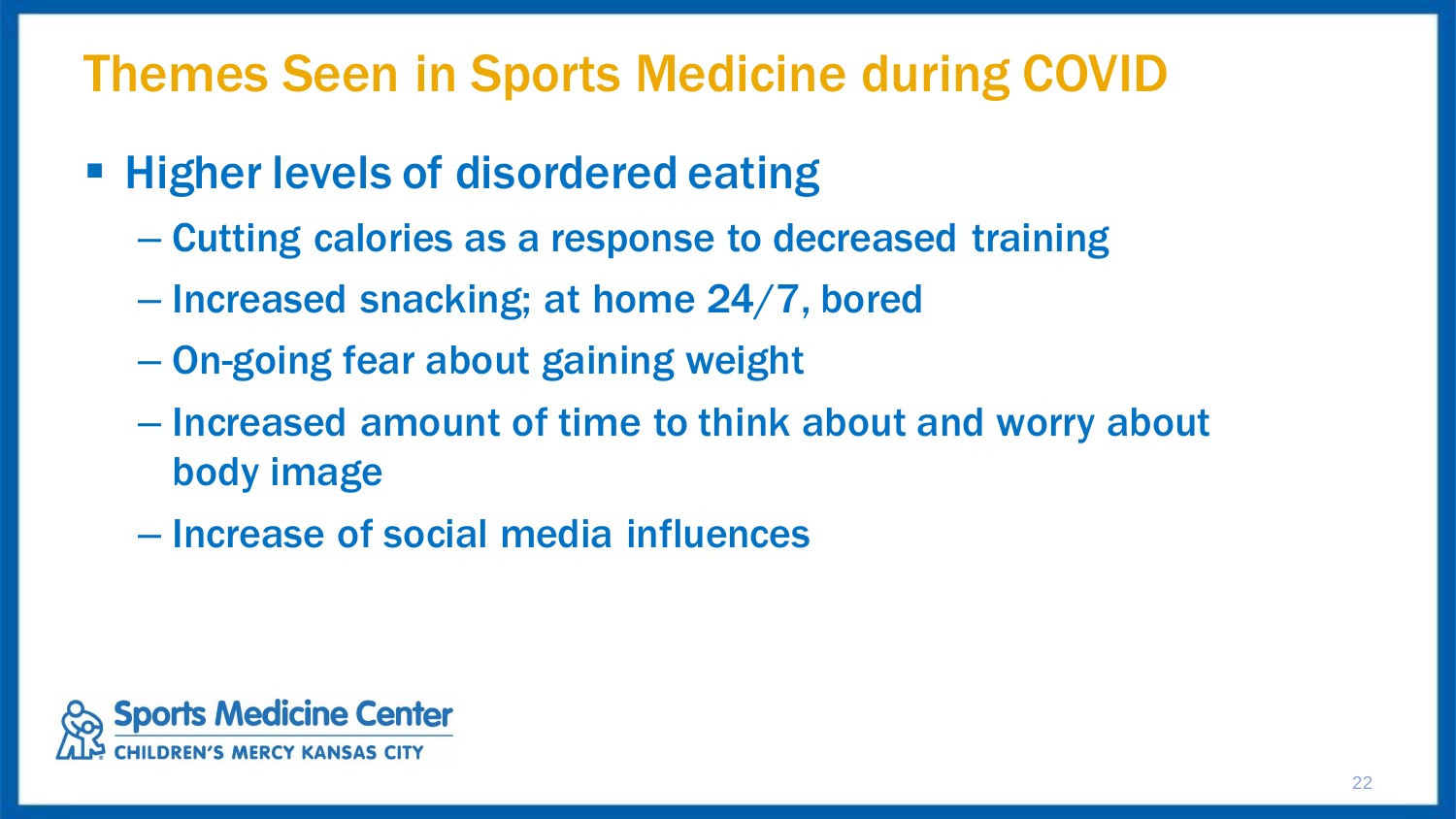### What COVID Exposed

- Our student-athletes are great at following structure when it is provided for them, but struggled with the task of developing their own structure
- Lock down was difficult, opening everything back up was just as difficult
	- Schedules
	- Social pressures
- **EXTE Athletes going through lockdown experienced many of** the same emotions that injured athletes' experience

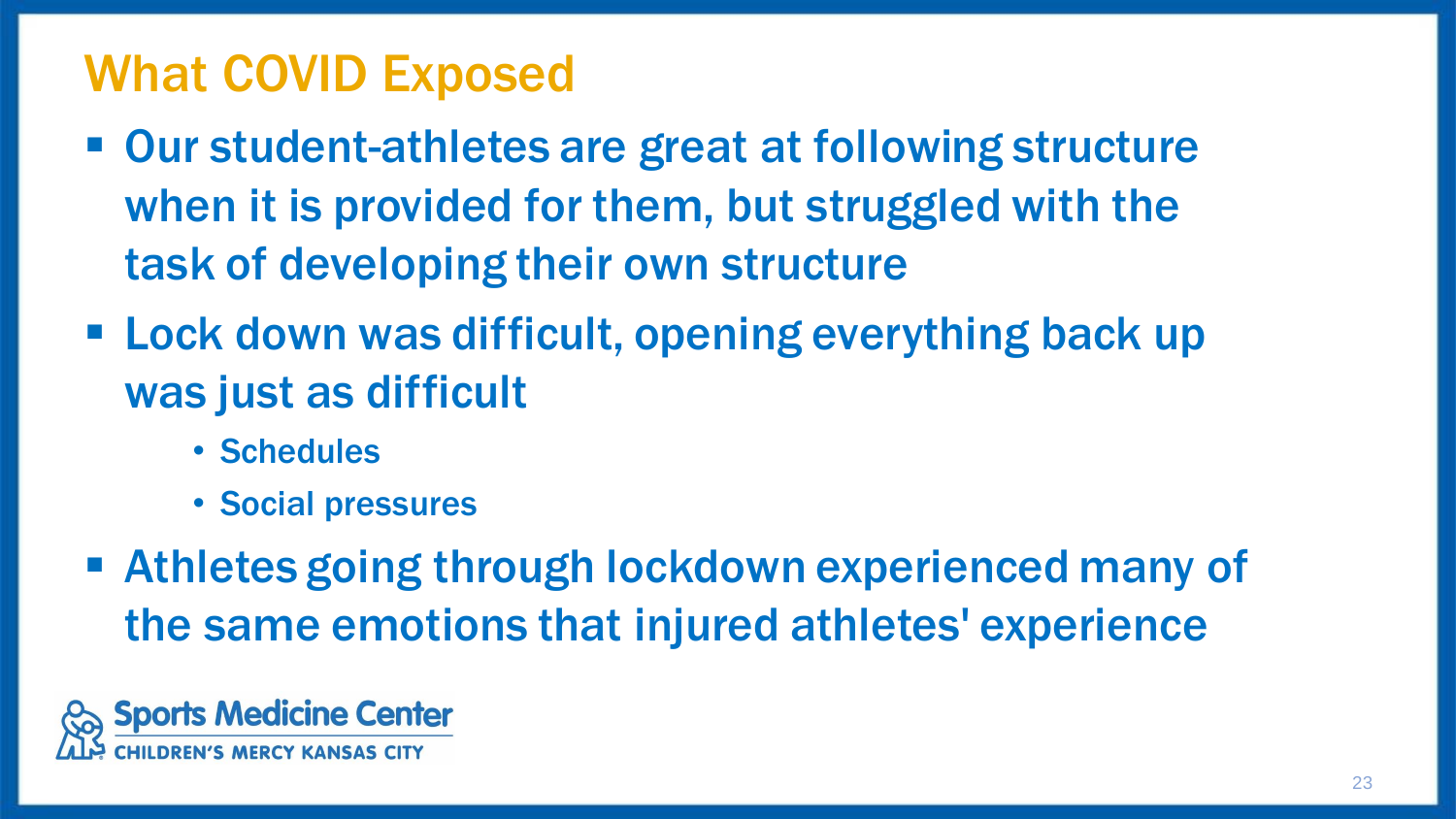# Supporting Healthy Adjustments to a "New Normal"

- Allow student-athletes to describe and own their experiences
- Encourage being value-driven rather than avoidancedriven moving forward
- Encourage autonomy and capability
- Help student-athlete determine what is most important and define actions that move them in that direction

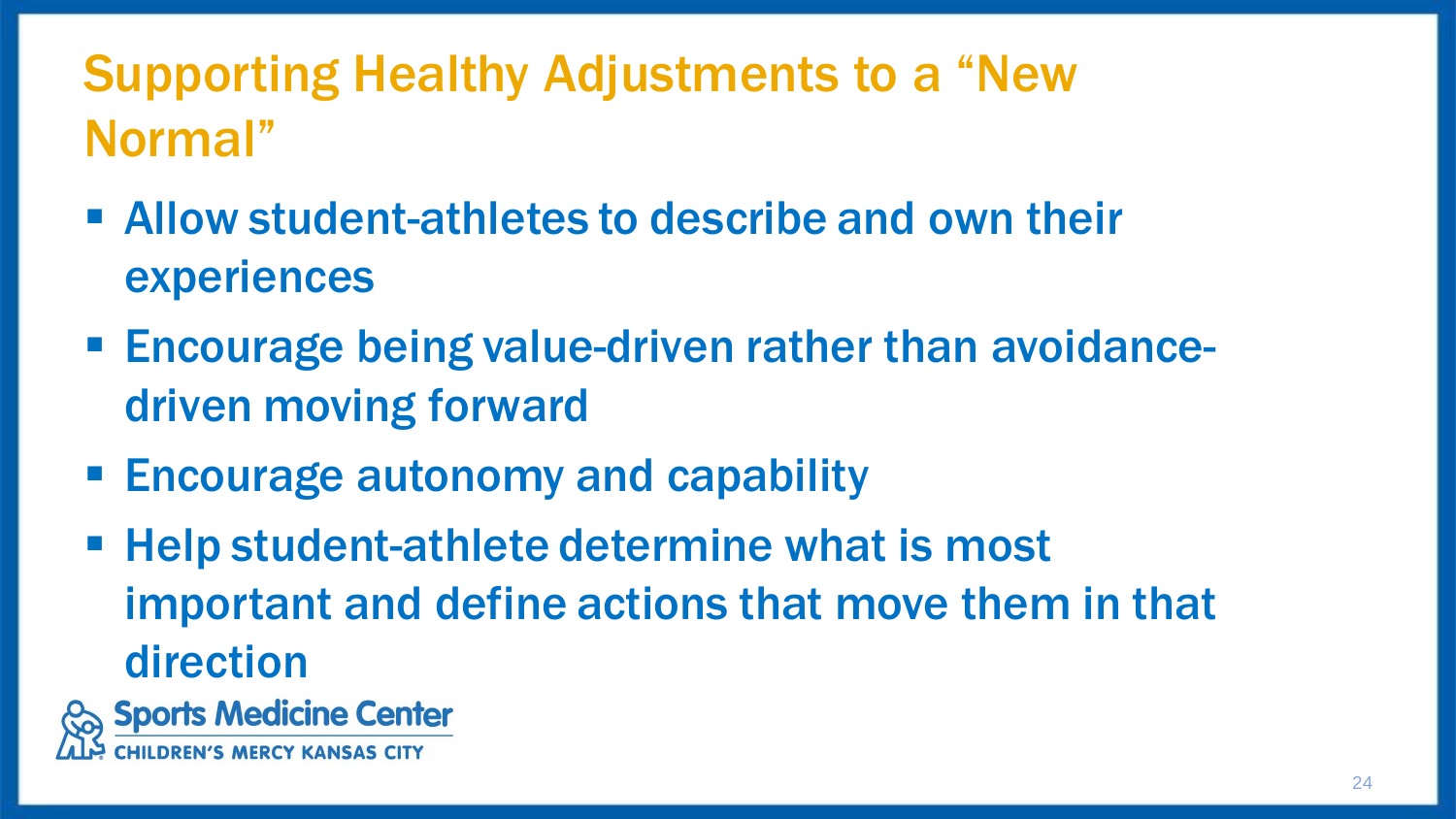#### Acceptance and Commitment Theory





Baseline Traditional **Treatment** 



**ACT** 



Harris, R. (2009). ACT Made Simple. Oakland, CA: New Harbinger Publications.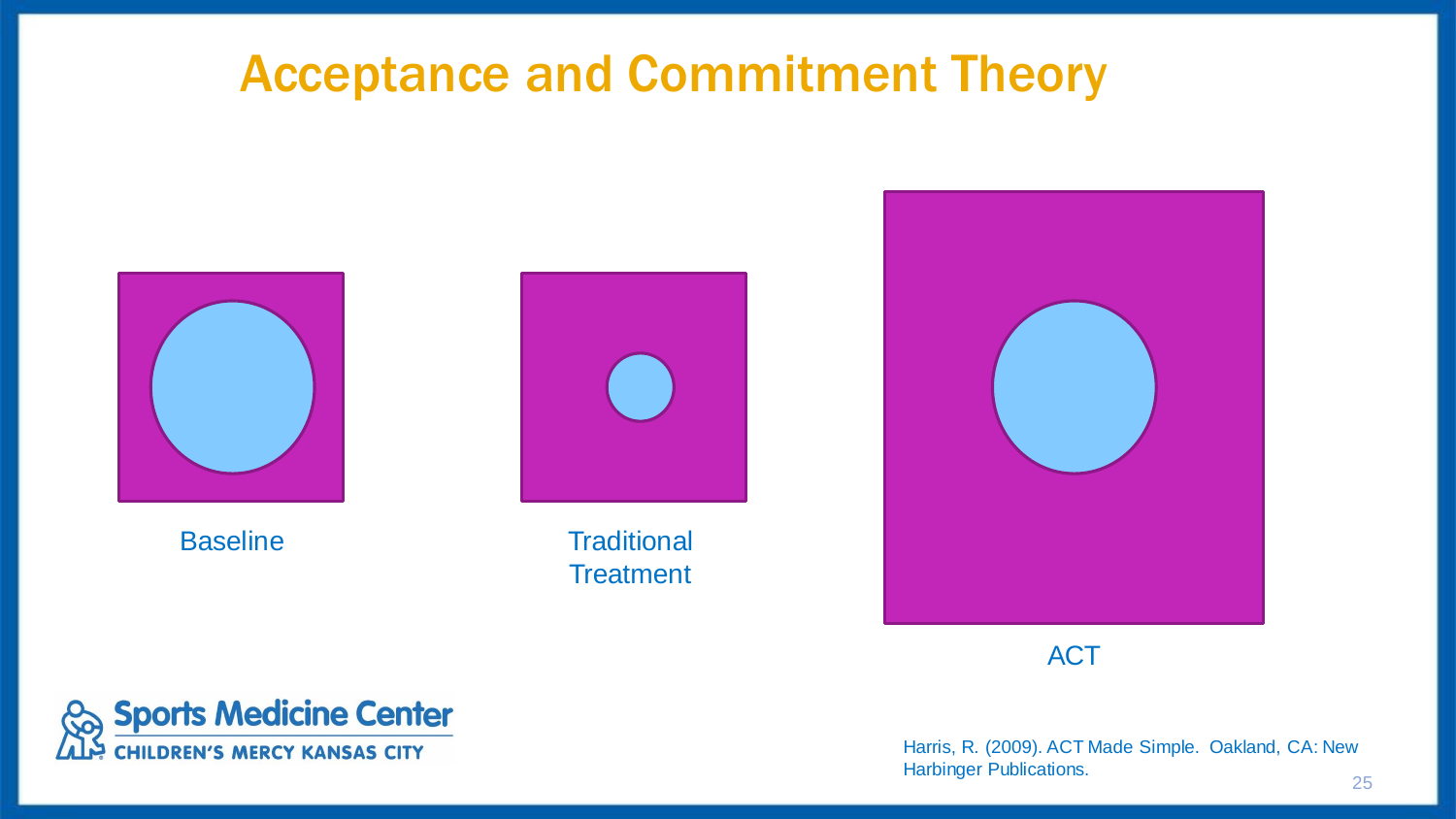### Validation of Concerns

Step 1: Allow student-athlete their experiences

- "That makes sense"
- "I can see how you feel that way"
- "I never thought of it that way, thank you for explaining your point of view"
- "That is tough, I can see why you are frustrated"

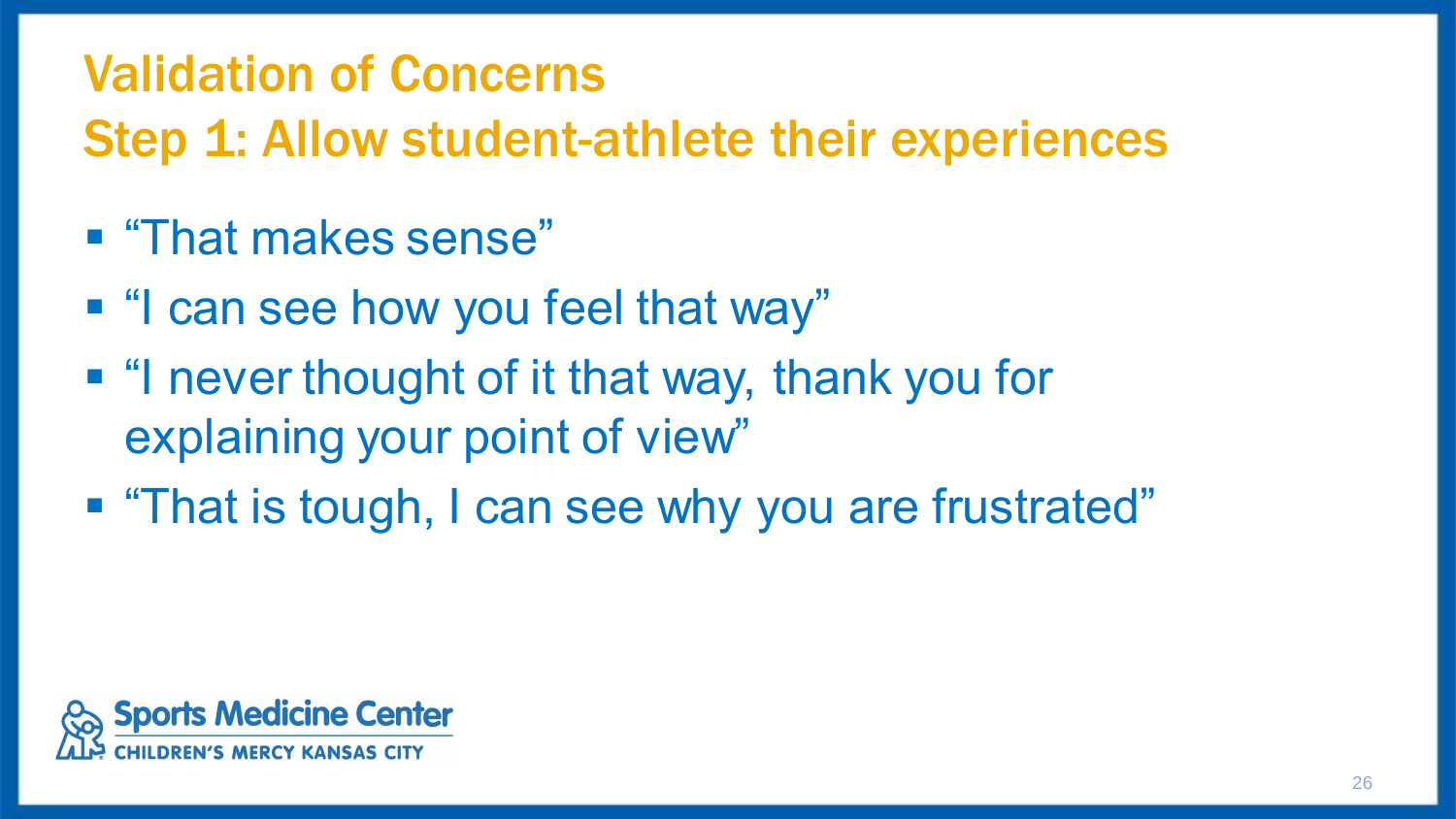# Developing a System Step 2: Speak to psychological distress

**E Awareness**: Recognizing and naming the distressful feeling: anxiety, fear, or panic

■ **Acceptance**: Accepting the experience without judgement of self or others. Not forcing any results, but allowing things to be as they are

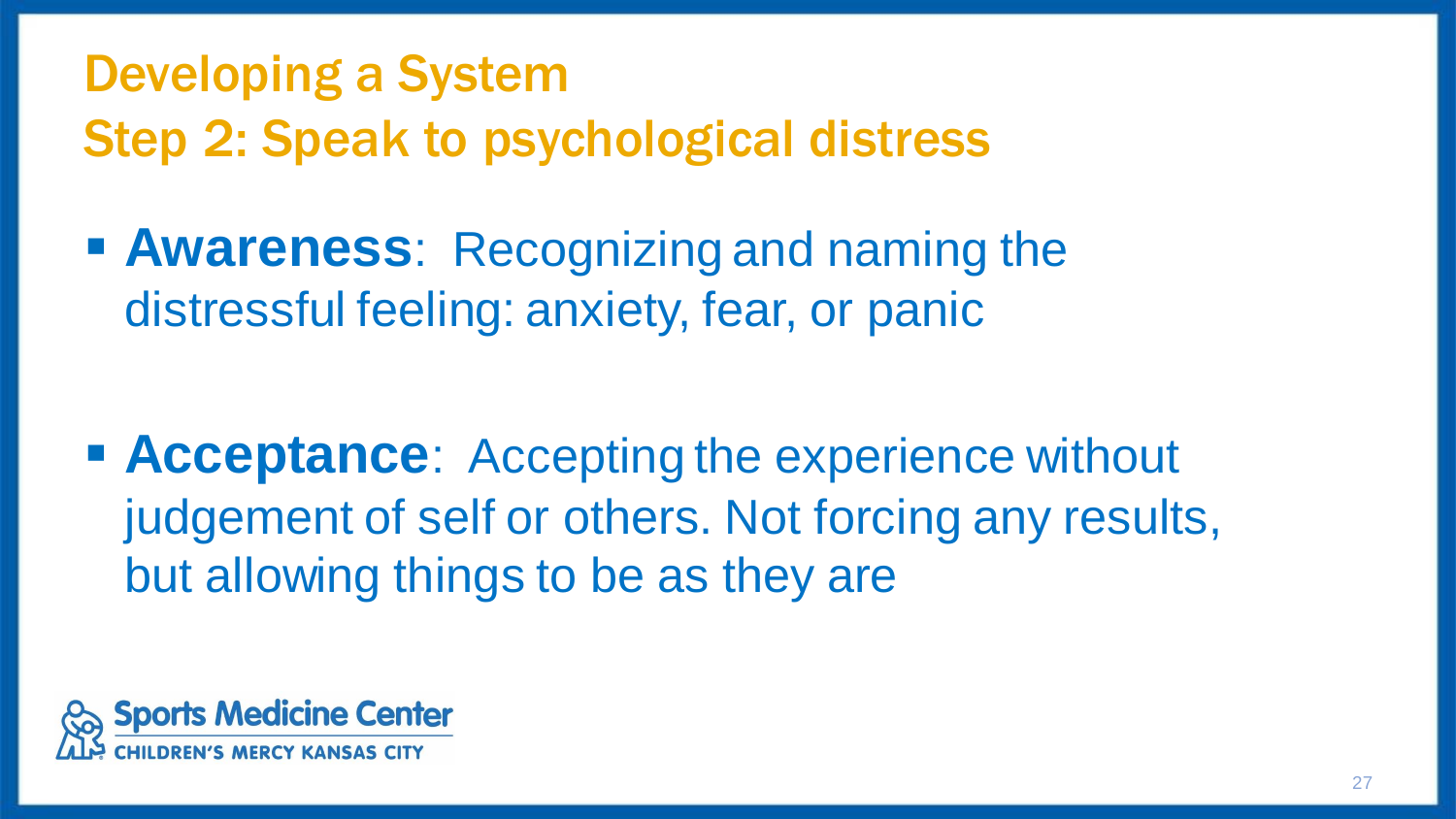# Developing a system Step 3: Commit to moving forward

# ▪ **Commit to what is most important**:

The understanding that you can experience discomfort and at the same time commit to moving towards what is most important. The commitment becomes the focus rather than the distress

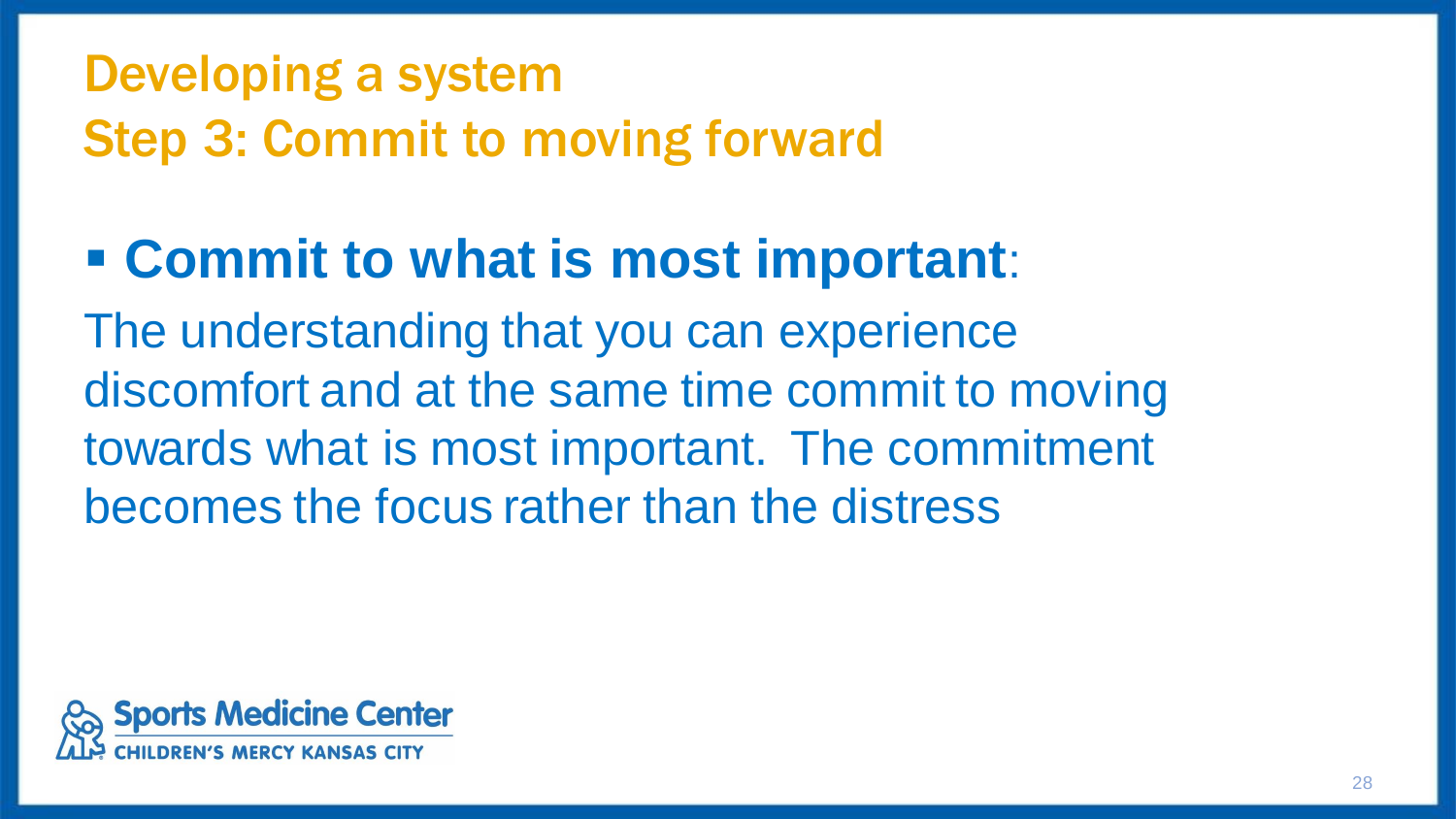### Future of Mental Wellness in Sports

- Give student-athletes the tools needed to navigate the ever-evolving world.
- Develop programming that teaches coaches and parents ways to integrate mental strategies with their players.
- Have mental health programming become standard in youth sports.

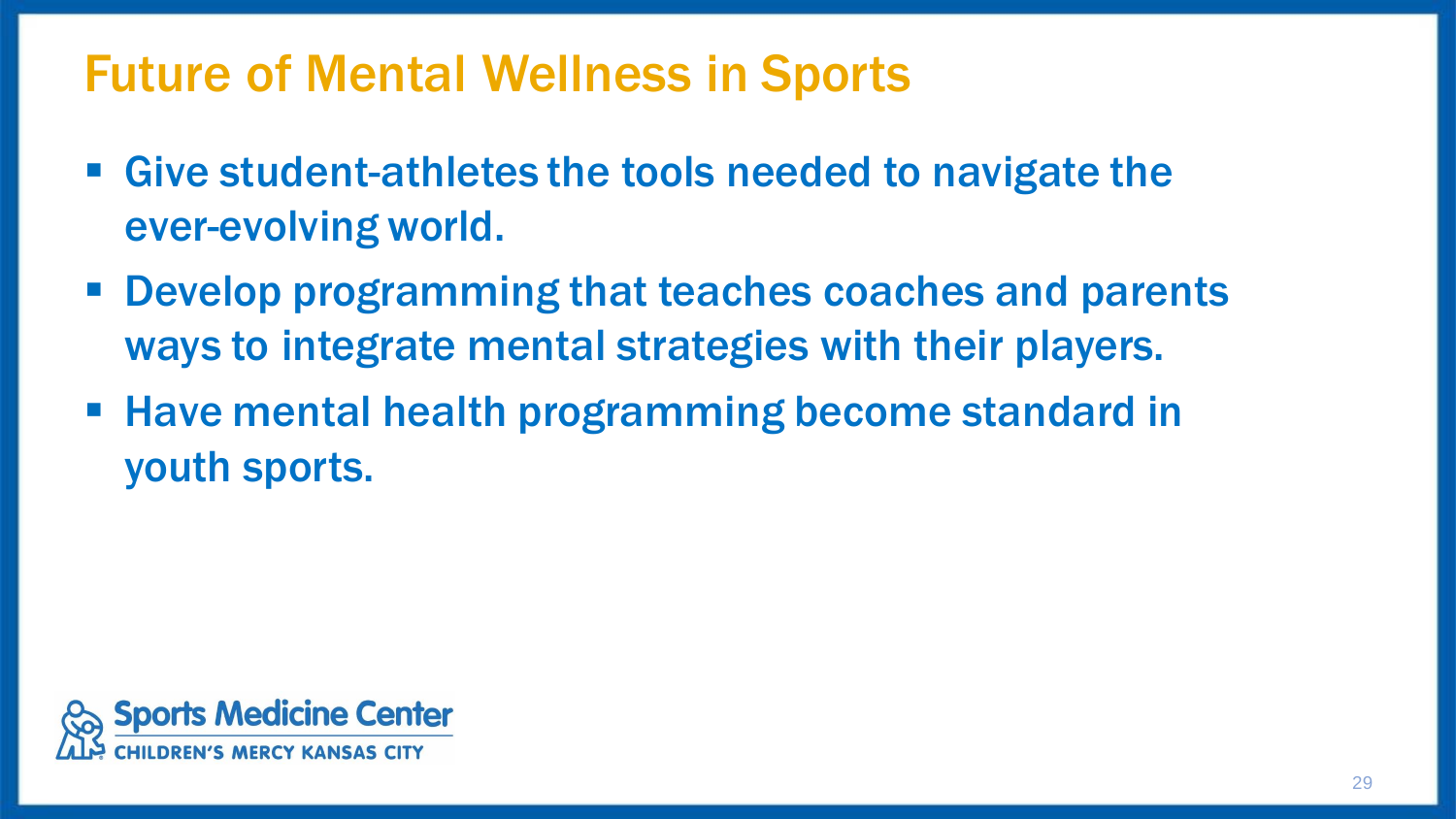#### Questions???